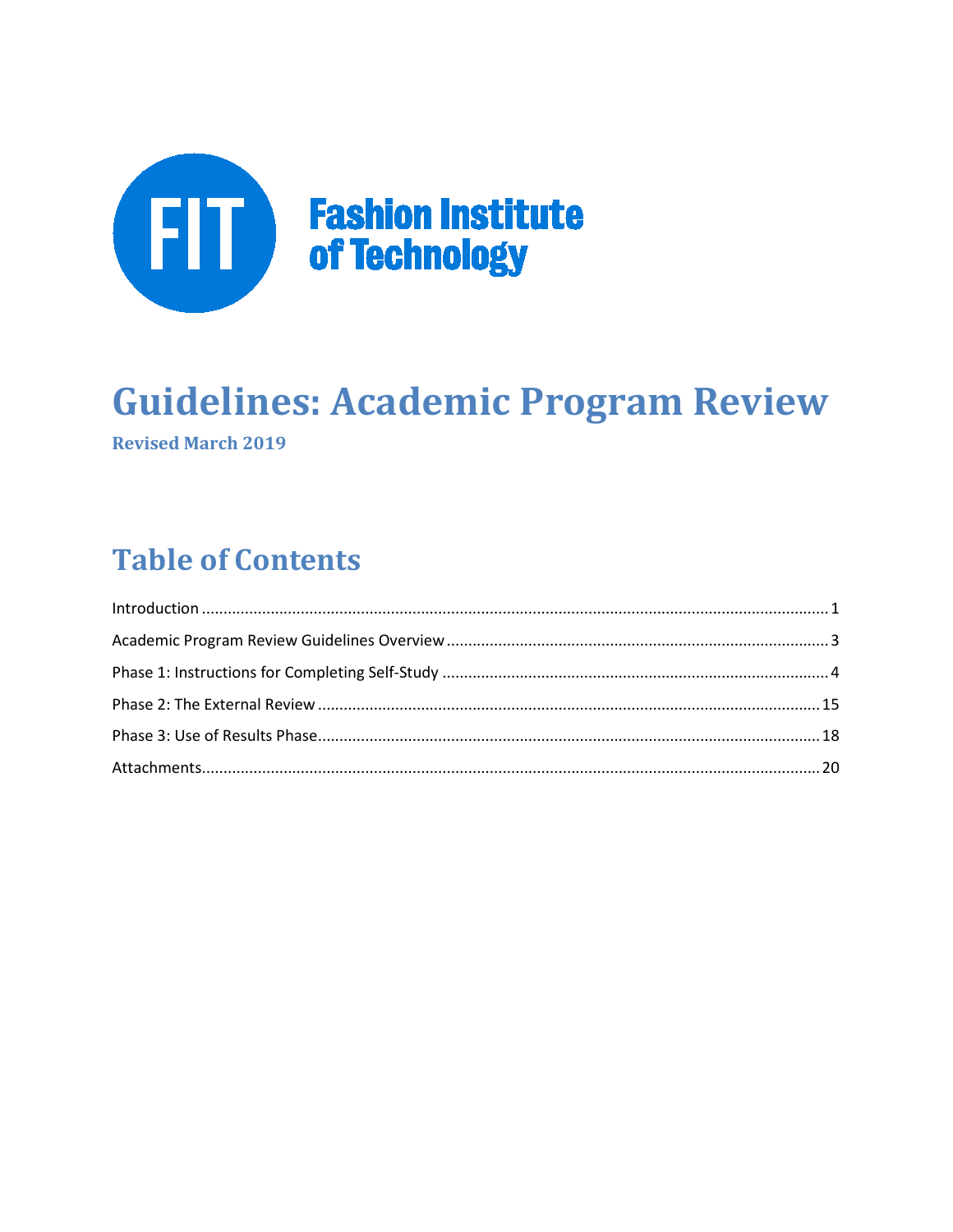# **Introduction**

FIT has long had in place a practice of evaluating academic programs through periodic comprehensive reviews. These academic program reviews are conducted in order to:

- create an institutional culture that embraces continuous educational improvement and best practices;
- comply with the Middle States Commission on Higher Education's mandate to develop a comprehensive program of assessment of student learning;
- provide faculty and the academic administration an opportunity to review operations and services, assess effectiveness, and develop improvement plans; and
- provide valuable information about FIT's academic programs to a wide range of audiences that includes potential donors to the college, and the entire FIT community.

At a minimum, each academic department is required to conduct a review of its program(s) over a seven year cycle. The review should incorporate all degree award levels and delivery methods in the major area. For example, a review of Fashion Business Management will include its associate and bachelor's award levels (in New York and in NY/Florence), the online program, and the one-year programs. Departments that offer credit certificates, such as Photography (Digital Still Photography) and Jewelry Design (Gemology) will incorporate review of their certificate programs as well.

Academic Program Review is focused upon the examination of academic degrees that FIT awards as a way to ensure that the programs remain of the highest academic quality. Most departments at FIT oversee related degrees within a subject area, all of which undergo review in the same program review cycle. There are a few departments for which this is not the case. For example, the Communication Design department oversees an AAS in Communication Design as well as BFAs in Graphic Design, VPED, and Advertising Design, which are separately reviewed in different years. Some departments may have significant parts of their mission, such as offering general education classes, which are not related to the degree(s) under review. Programs within larger departments may have to adapt these guidelines to reflect their particular circumstances.

The following document describes the components of the academic program review process. The Office of Institutional Research & Effectiveness has revised these guidelines several times since 2014; updates will be made annually, based on feedback from academic programs, but any revisions will not apply to reviews in progress.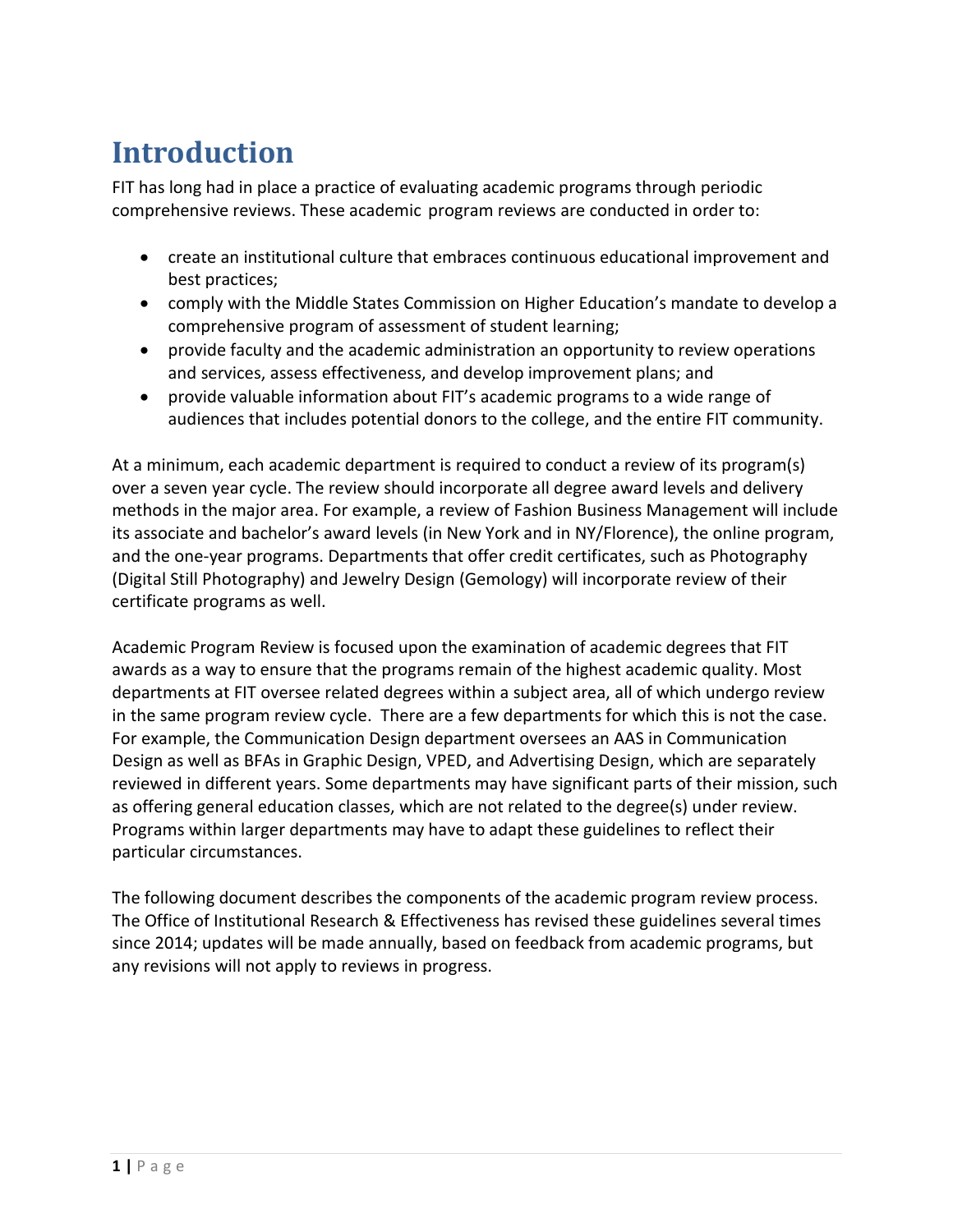The Office of Institutional Research and Effectiveness welcomes comments, as this process continues to be refined to better achieve the goals of the college's assessment program.

Dr. Darrell E. Glenn, Assistant Dean of Institutional Research and Effectiveness Fashion Institute of Technology 236 27th Street, Suite 301 New York, NY 10001 Office: 212-217-4075 [darrell\\_glenn@fitnyc.edu](mailto:darrell_glenn@fitnyc.edu)

Dr. Carolyn Comiskey, Executive Director of Assessment Fashion Institute of Technology 236 27<sup>th</sup> Street, Suite 301 New York, NY 10001 Office: 212-217-3596 [carolyn\\_comiskey@fitnyc.edu](mailto:carolyn_comiskey@fitnyc.edu)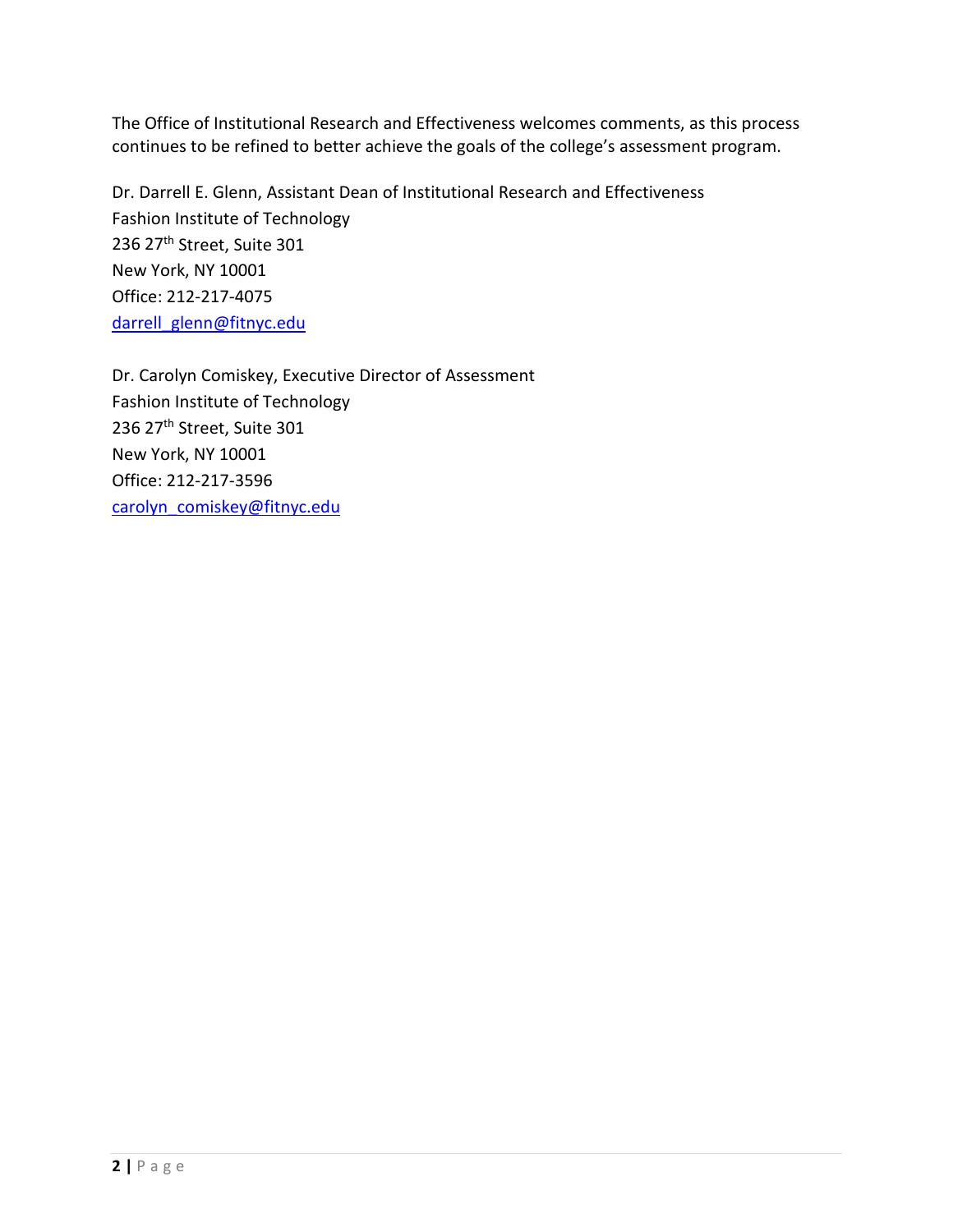# **Academic Program Review Guidelines Overview**

The academic program review consists of three phases:

**Phase 1** - a self-study reviewing the academic program and the degrees it awards

**Phase 2** - a review conducted by professionals external to the College who understand the academic program, and

**Phase 3** - a Use of Results process, which provides an opportunity for program representatives, their respective dean, the Office of Academic Affairs, and the Office of Institutional Research and Effectiveness to consider all of the information gathered during the review process and develop an action plan for future planning and decision-making.

An outline of this process follows. The remainder of this document provides detailed information on how to complete each step in this outline.

#### **Phase 1 - Self-study**

- a. Program profile: Mission; past history, present, and future directions; and resources
- b. Student data outcomes
- c. Learning outcomes, program requirements, and curriculum map
- d. Assessment of program-level student learning outcomes Review of recent assessments of program learning outcomes; developing additional assessments and presenting the results
- e. Pulling it all together Conducting a SWOT Analysis
- f. Preliminary action plan

#### **Phase 2 - External Review**

- a. Selection of reviewers
- b. Reviewer tasks
- c. Site visit
- d. Reviewers' report
- e. Department response
- f. Revisions to action plan (if warranted)

#### **Phase 3 - Use of Results**

- a. Distribution of materials
- b. Use of Results meeting
- c. Final action plan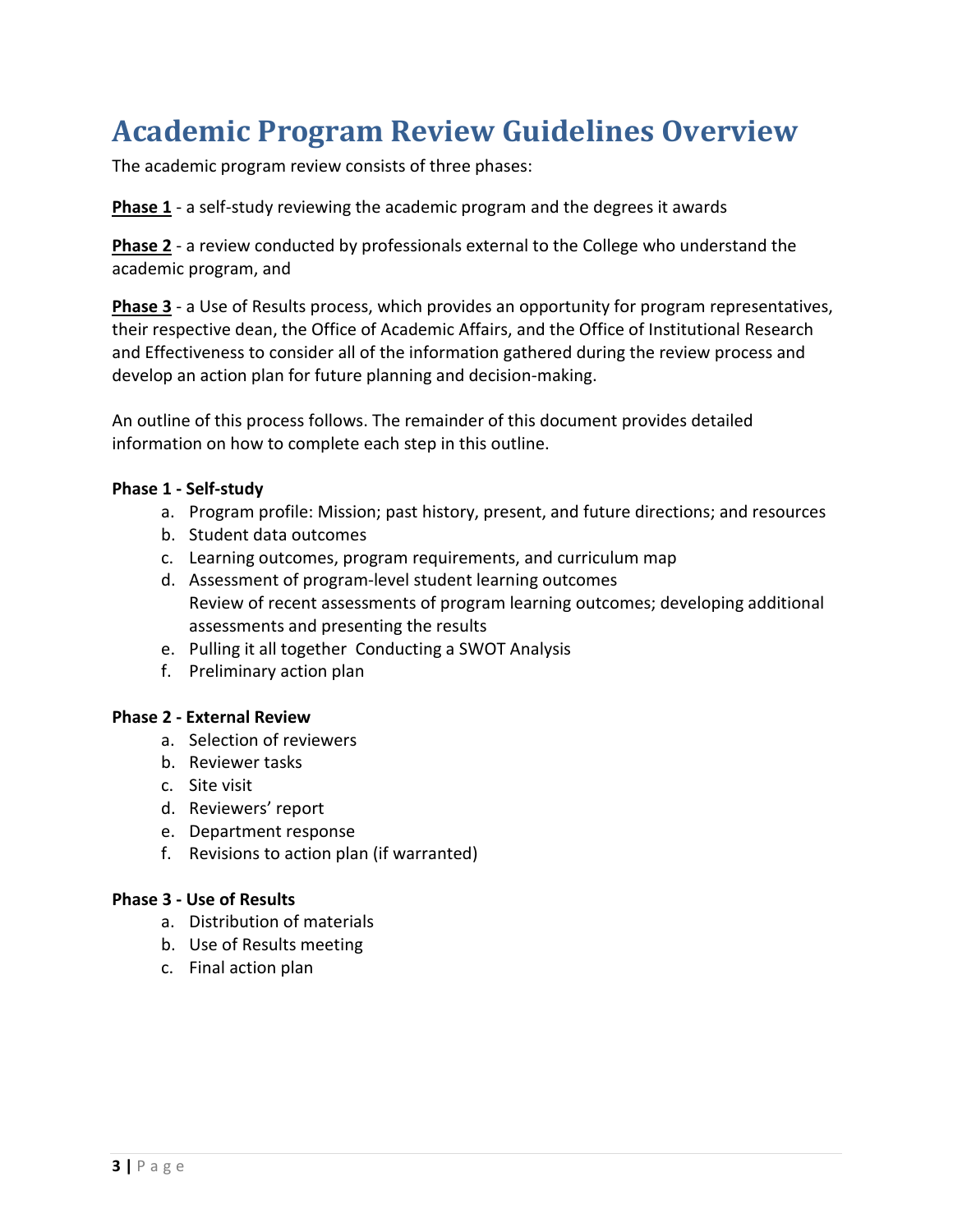# **Phase 1: Instructions for Completing Self-Study**

## **a. Program profile**

The primary audience for the program profile consists of external constituents/stakeholders and/or new or prospective FIT faculty. In addition to being the first step in the review process, this section of the report serves the general purpose of describing the program to those who are not familiar with it. Among the first readers of the profile will be the external reviewers who are engaged to review the self-study and conduct a site visit.

Keeping the purpose of the profile in mind, describe the program as follows:

#### **Mission; past history, present, and future directions; and resources**

#### *Mission Statement and Related Information*

Include the mission statement for each academic degree that is a part of the review. Each degree program has a mission statement on file, and faculty should review and, if necessary, revise the statement to ensure that it remains current. Additional resources for writing a mission statement can be found on the IR&E webpage. In addition to the mission statement, the program should **briefly** explain how the program supports the college's mission (fitnyc.edu/mission) and strategic plan (fitnyc.edu/strategicplan). Since mission statements should be limited to a single, short paragraph, programs may also include a vision statement if desired.

#### *Program history, present, and future directions*

In the review process, it is helpful to understand the program's history, how it has evolved over the past five to ten years, what is happening in the program at present, and its plans for the future. In this section, provide a brief account of significant events that have affected the department's academic programs. These could include mergers, expansions, and notable changes in mission. Please note that there is a separate information technology section in the resources section of the profile. Details about technology changes should be included in that section. If relevant, briefly describe the most recent program review, what was learned from the process, and what improvements were made as a result.

Much about the present of the program will be covered in the resources, curriculum section, and other areas of the self-study. Elements of the program that are essential to understanding it and that are not included in another self-study section can be incorporated here. For example, the program may want to describe unique aspects of the current program, student activities, its relationship to industry or its advisory board, or other aspects that deserve further elaboration and are not discussed elsewhere.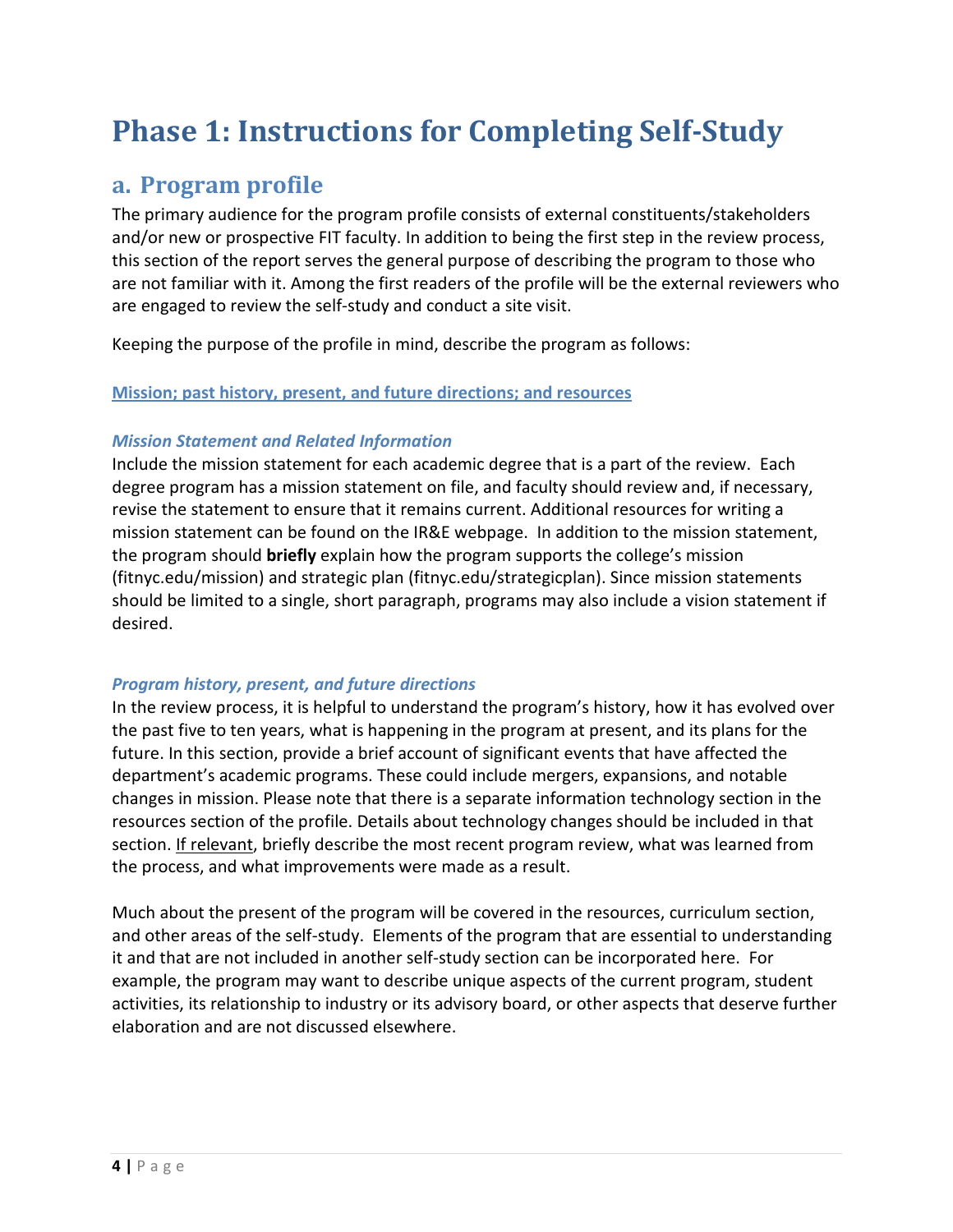If the program anticipates changes for the future, those should be outlined. In particular, any changes anticipated or already in progress should be discussed. Resources (faculty, specialized skills, trends, budget, facilities and equipment, technology)

#### *Faculty*

List all full-time and adjunct faculty members who have taught a class in the prior academic year. Include the information below. If the program feels it is important for the review, faculty CVs may be attached to the self-study in an appendix:

- Name
- Classification (full- or part-time)
- Rank
- Number of years teaching in the program (and at FIT, if different)
- Number of relevant years of industry experience
- Highest degree held
- Area of specialization or expertise

#### *Specialized skills*

Discuss the faculty's mix of knowledge, experience, and disciplines and whether any enhancements to the mix are recommended.

#### *Faculty trends*

Present five years of trend data on employed faculty (full-time and adjunct reported separately). Briefly discuss the reasons for fluctuations, if any.

#### *Facilities and equipment*

List the equipment and facilities currently used by the academic program, noting any specialized features. Discuss how well they meet the program's needs. Discuss equipment needs that have not been met, as well as long-term space requirements and any need for proximity to other departments.

#### *Library Resources*

In consultation with the assigned library liaison, summarize the specific library resources (print, non-print, and services) available to support the program. Discuss how well the library resources meet the program's needs. Have the resources kept current with curricular and other changes, and are any additional resources necessary for the program's future?

#### *Information technology*

List any software packages utilized by the program and indicate their major function(s). Discuss how the utilization of information technology has changed and/or improved the quality of instruction in recent years.

Evaluate the program's use of technology. What works well and what needs improvement?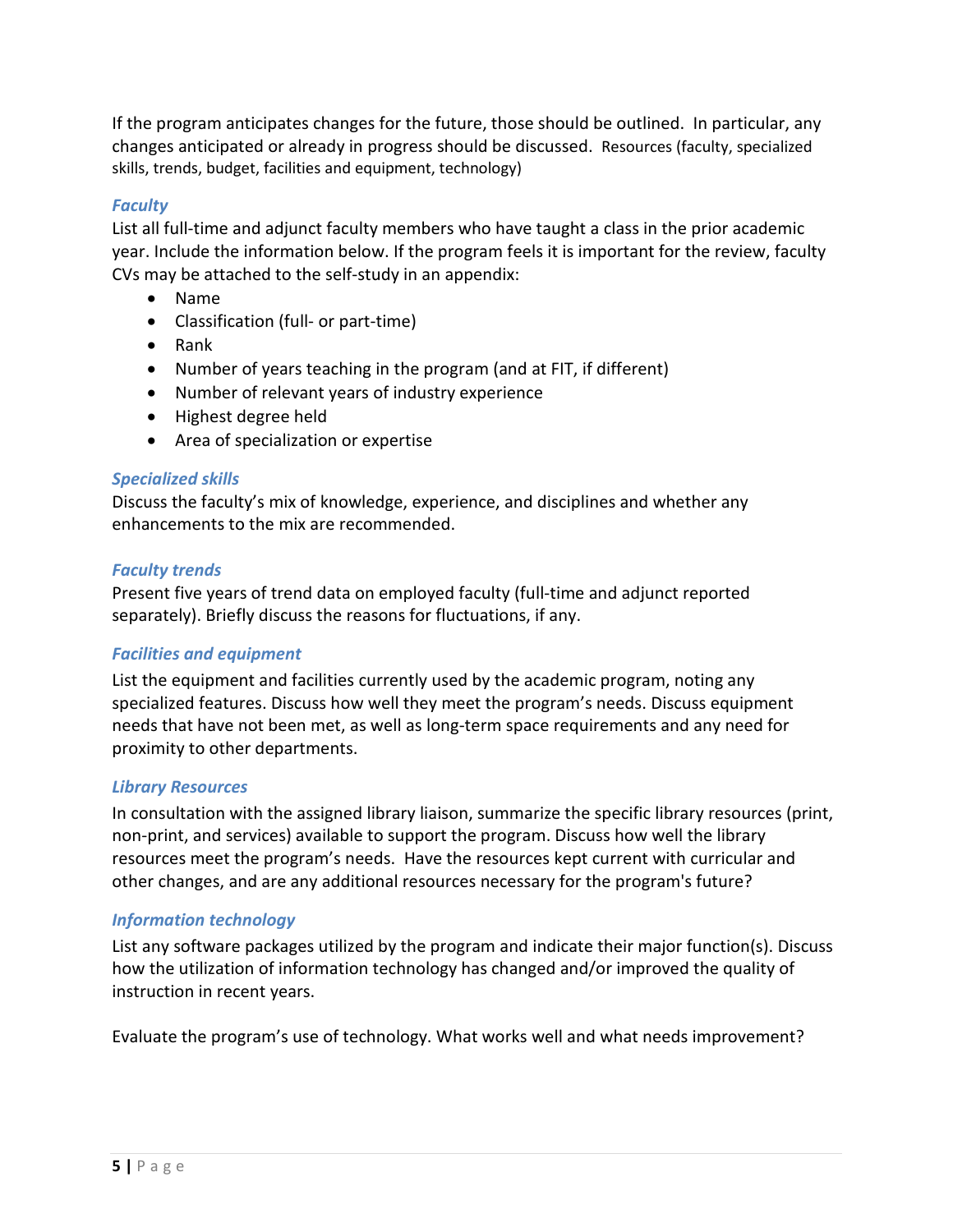#### *Budget*

Include the total budget for the program in the most recent fiscal year. This should include operating dollars broken out by Personal Services (PS) and Other than Personal Services (OTPS) as well as any restricted accounts managed by the department. Departmental budgets are available through the college's financial information system (BiTech). Explain parts of the budget that are unusual, and discuss how the budget supports the program.

## **b. Student data outcomes**

In this section, present and interpret the program student outcomes data provided by the Office of Institutional Research and Effectiveness. Information should be presented and discussed for each degree and credit certificate.

### *Applications and Enrollment*

Applications Report: The application chart shows the five year history of applications for each degree. It lists the number of students that began an application, and how many completed one. "Accepted applications" indicates the number of students accepted each year by each degree, while "enrolled" reports how many of the accepted students actually began the program. The "acceptance rate" is the percentage of students accepted from the total number of completed applications. The "yield rate" indicates the percentage of students who were accepted that chose to join the program.

Enrollment Reports: "Fall entering cohort" indicates how many students began in each degree each fall term. "Total program enrollment" is the total number of students enrolled in the program each fall, from all cohorts.

#### Application Chart: To be inserted by IRE

Fall Entering Cohort Enrollment Chart: To be inserted by IRE

Fall Total Program Enrollment Chart: To be inserted by IRE

Please address the following questions: Does the application/acceptance/enrollment data indicate a sufficient pool of interested and qualified students to maintain current levels of enrollment and degrees awarded? Please comment on any relevant issues related to admissions and enrollment.

#### *Diversity*

Diversity chart: This chart compares the diversity of the program's students in terms of race, ethnicity, and international student status (i.e. nonresident alien) to the general FIT student body, the SUNY enrolled students, and New York City residents.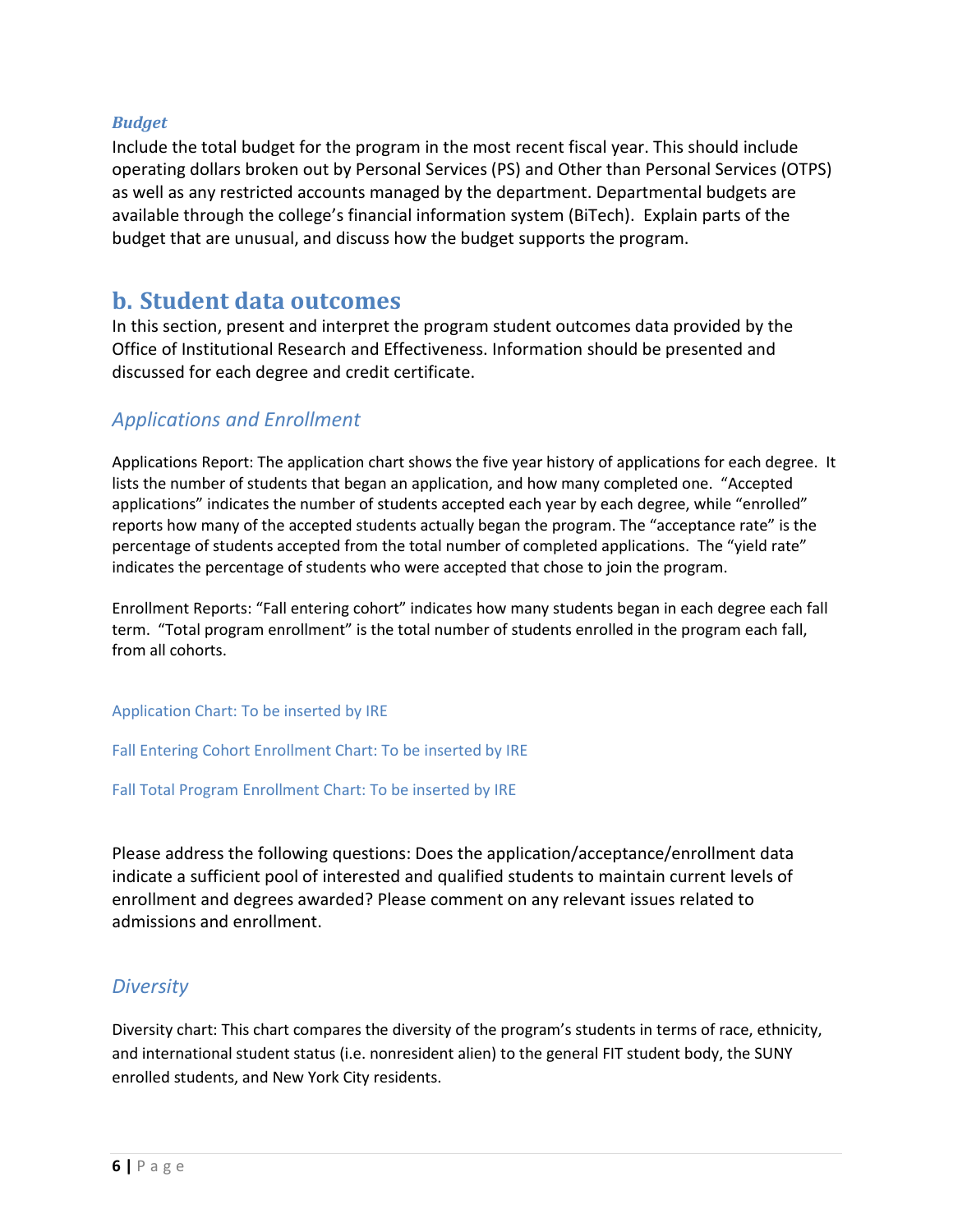Please comment on the diversity of the program's students.

#### Retention and Graduation

Fall to Fall Retention: This chart provides the number of students enrolled in a given fall term, and compares this to the number of students who either graduate that year, or return the following fall. The number of students who do not graduate or continue with the program the subsequent year are categorized as "attrited." The final percentage is the retention rate (the % of students that were "retained" by the program).

Graduation Reports: The three-year graduation rate chart provides the number of students entering the degree program in a given fall and looks to see how many of them graduated from the program within three years. It also provides the number of students that graduated in another program at FIT, that are still at FIT but haven't graduated ("persist at FIT"), and those that have transferred to another institutions. While most degree programs are one- or two-years long, an extra year's leeway is included since occasionally a student will need a little more time; this is how the federal government collects information on graduation rates. The chart presenting the time to graduate for the most recent cohort for which information is available is an in-depth picture of what happens to that cohort in terms of graduation; this chart presents data on how many students graduate in one year, two years, or three years, and how many students fail to graduate in that time period. These two charts must begin with a cohort that entered FIT at least three years previously, and is the most recent information available. "Graduates during the Academic Year" provides data on how many students graduated for each degree each year for the last five years.

#### Chart: Fall to Fall Retention: To be inserted by IRE

Chart: Three Year Graduation Status: To be inserted by IRE

Chart: Time to Graduate, Most Recent Available Cohort: To be inserted by IRE

Chart: Graduates during Most Recent Academic Year Available: To be inserted by IRE

Please comment on the following: Do the retention and graduation rates indicate that students are succeeding in the program, or are they encountering obstacles in their degree completion efforts?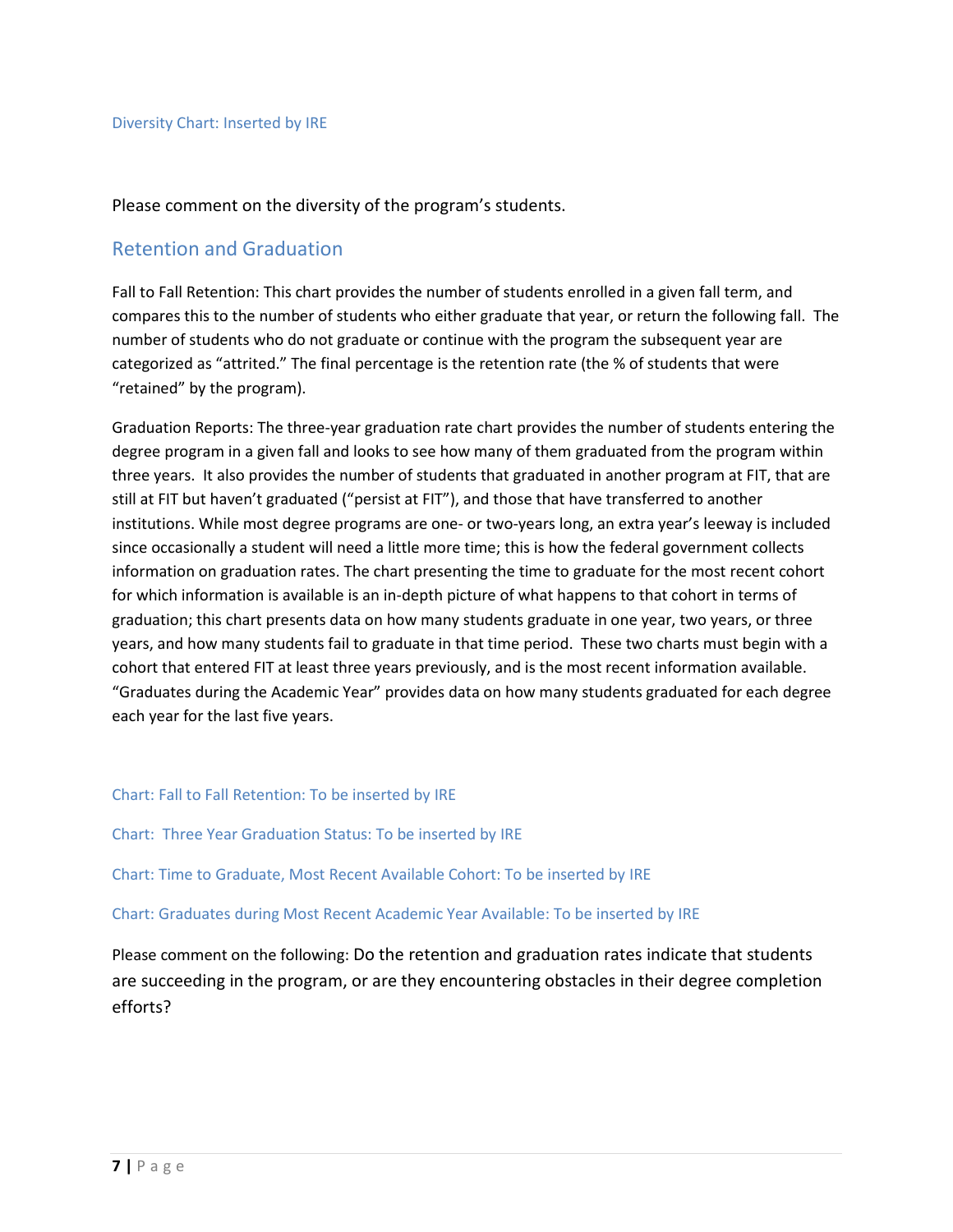### Employment Information

Please provide any information the program has documented regarding employment for students. What types of positions do students obtain? Does the graduates' employment information indicate that the program is preparing students for work after graduation?

## **c. Learning outcomes, program requirements, and curriculum map**

In this section, provide a detailed description of how each program under review carries out its academic mission. This will include any accelerated one-year associate degrees, degrees offered abroad or online, and credit certificates. The description should be provided in three parts.

**Part 1** - List the learning outcomes for each degree and credit certificate program.

**Part 2** - Describe the program requirements for each degree and credit certificate program.

**Part 3** - Relate the program requirements to the learning goals through the use of a curriculum map for each degree. In addition, list course learning outcomes which support the program learning outcomes.

### *Part 1 -- Student Learning Outcomes*

All degree programs at FIT have developed learning outcomes, or statements that describe significant and essential learning that students have achieved and can reliably demonstrate at the end of a program. As programs make changes in courses and curriculum, the current list of learning outcomes may no longer accurately represent the most essential learning. As a part of Academic Program Review, faculty should review the learning outcomes and make revisions if necessary.

For information on writing effective program-level learning outcomes, see IR&E's webpage, http://www.fitnyc.edu/ire/.

### *Part 2 – Program Requirements*

Insert the curriculum chart (used in the FIT catalog and on the FIT website) reflecting degree requirements for each degree under review. The Office of Institutional Research and Effectiveness will provide the course descriptions for the self-study in the Appendix, as well as the course learning outcomes for each required course.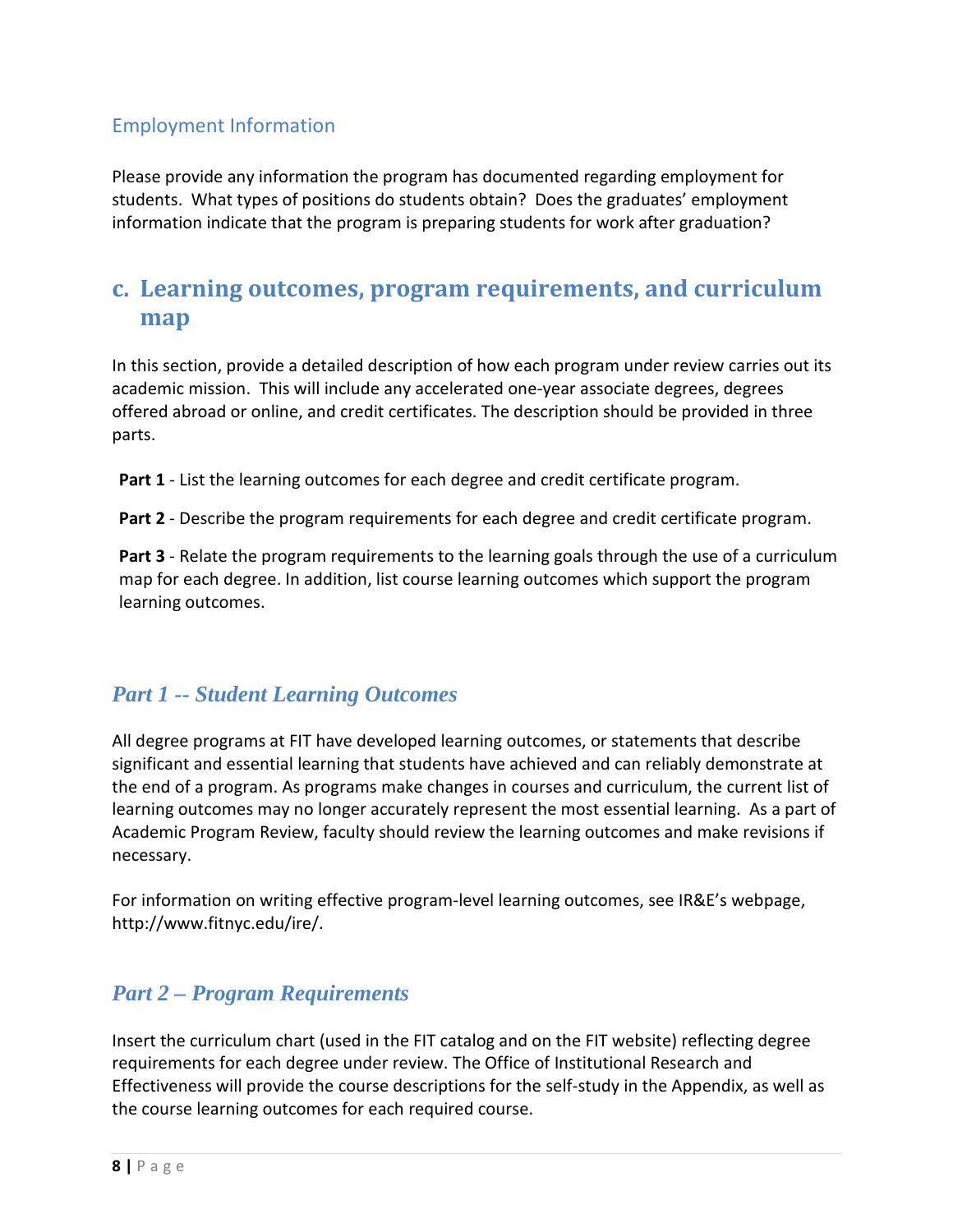After each curriculum chart, provide a **brief** explanation regarding the curriculum for each degree. What was the logic behind the curriculum's design, in terms of course requirements, sequencing, etc.? When was the curriculum last updated? Does the current program reflect that on file with the State of New York? As part of this review, IRE will provide with the program with information as to the curriculum registered with the state.

### *Part 3 – Curriculum Map*

A curriculum map is a matrix or grid that provides information on the relationships between program requirements and the program learning outcomes. Most programs have curriculum maps, but may need to update them if there have been any changes in required courses or learning outcomes. Insert the curriculum map for each academic degree program under review. After the map, note the specific course learning outcomes that support the corresponding program learning outcomes. A curriculum map is not necessary for credit certificates. For instructions on creating a curriculum map, see IR&E's webpage (http://www.fitnyc.edu/ire/).

## **d. Assessment of program-level student learning outcomes**

Program learning outcomes constitute a concise list of the most important knowledge, skills, and attitudes that faculty expect students to learn and demonstrate as a result of the program. Through assessments, programs gather information about the extent to which students accomplish the learning outcomes. When programs gather reliable information about relative strengths and weaknesses in student learning, faculty can use that information to make improvements to assist students in their learning.

The next step in the self-study process is to provide evidence and discuss the results of assessments of program-level student learning outcomes since the last review, as well as to design and conduct additional assessments to enhance understanding of student learning in the program. Programs review assessment results that are on file, and they work closely with the Office of Institutional Research and Effectiveness to design additional assessments that can be conducted as a part of the review. Beginning with self-studies completed in 2019, programs will submit assessment reports on program learning outcomes annually to IRE; these reports should be attached to the appendix of the self-study. Programs that assessed all outcomes within the last 3-4 years, using the assessment process to interpret the information, make improvements, and see whether the improvements are successful, may have all of the information needed for this section on hand.

Program learning outcomes can be assessed in a variety of ways, a few of which are discussed broadly here. The most compelling evidence about what students have learned comes from evaluations of students' work; this is known as "direct evidence." Students demonstrate their learning through a wide range of assignments, such as projects, papers, capstone projects or theses, portfolios, performances, and exhibitions. Faculty evaluate how each individual student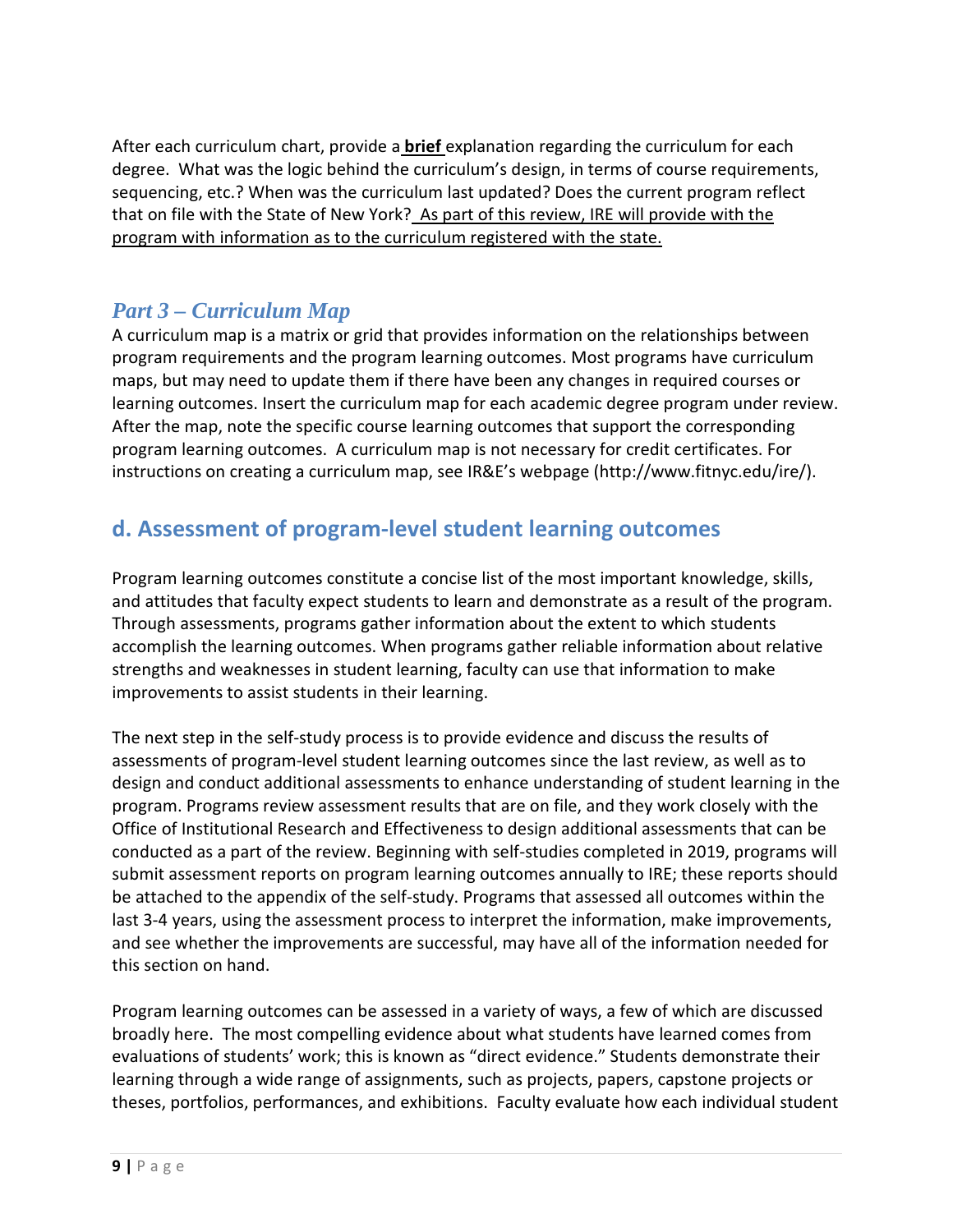does on an assignment by assigning a single grade. However, in order to evaluate how students across the program are doing in terms of a particular skill or learning outcome, faculty usually need to track how students perform on different aspects of an assignment and aggregate the information together for a larger group of students, perhaps using a "tool" such as a rubric. Information on developing and using rubrics can be found on IR&E's website, http://www.fitnyc.edu/ire/.

Other methods that provide strong evidence regarding student learning include feedback or ratings from professionals invited to FIT to critique student work, as well as employer ratings of student interns or recent alumni. This information must be analyzed and aggregated in ways that relate the information to learning outcomes for a group of students.

Programs may also gather "indirect evidence" regarding student learning. Students and alumni may share their perceptions about what they've learned through surveys, exit interviews, or focus groups. Other information, such as job placement, starting salary, retention rates, and more, provide insights about student learning, but may not provide information regarding specific skills and types of knowledge, as expressed in the outcomes. It is useful to incorporate this information in the analysis but it is not sufficient evidence as to what students have learned on its own. Student grades provide general information about overall student performance in the program and in particular courses, but grades are broad, global indicators that do not provide specific information regarding which learning objectives students met.

### *Review of Recent Assessments of Program Learning Outcomes*

Using the chart below, provide an overview of the assessment of student learning outcomes completed since the last review. List the assessments and the year they occurred, which program learning outcomes were assessed, and briefly note the findings of the assessments and improvements or changes made by the program in response. Annual assessment reports for program learning outcomes, or other assessment results, should be attached to the appendix. Below the chart, the program should highlight significant findings and improvements made from these assessments, using the guiding questions provided.

| I ICase complete one chart for cach academic acgree or certificate ander review. |               |                 |                |                  |
|----------------------------------------------------------------------------------|---------------|-----------------|----------------|------------------|
| Assessments                                                                      | Academic Year | Learning        | Findings of    | Improvements or  |
| Completed                                                                        |               | <b>Outcomes</b> | assessment (in | changes taken as |
|                                                                                  |               | covered by      | brief)         | a result         |
|                                                                                  |               | assessment      |                |                  |
|                                                                                  |               |                 |                |                  |
|                                                                                  |               |                 |                |                  |
|                                                                                  |               |                 |                |                  |
|                                                                                  |               |                 |                |                  |
|                                                                                  |               |                 |                |                  |
|                                                                                  |               |                 |                |                  |

#### **Please complete one chart for each academic degree or certificate under review.**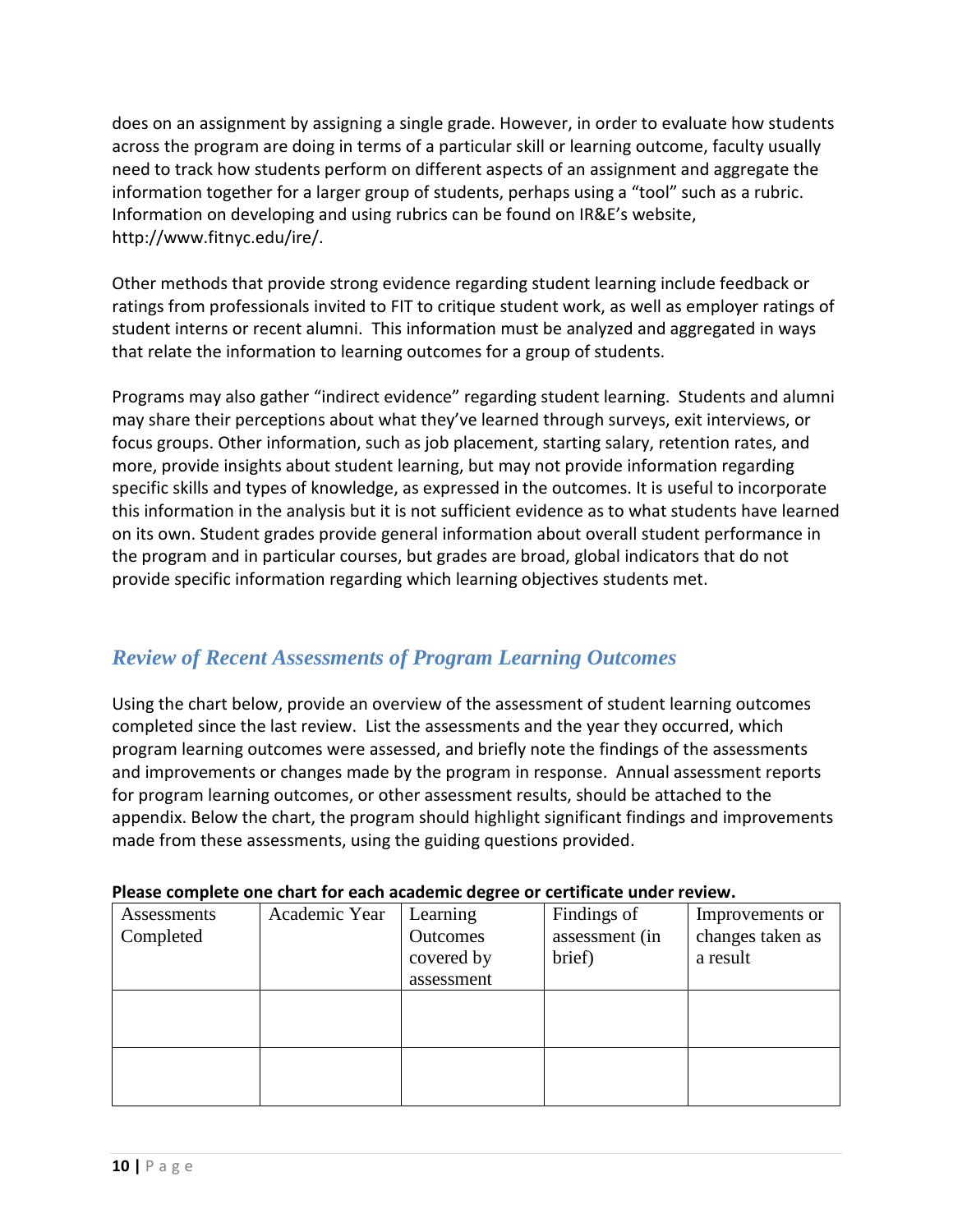Provide a narrative discussion that reflects the assessments of student learning done by the program.

- What evidence does the program have that, overall, students are achieving the desired learning outcomes?
- What learning outcomes are particularly strong for students? Which learning outcomes are students less successful at achieving?
- How has the program used assessment evidence to improve student learning since the last review? If curricular, pedagogical, or other changes have been made by the program in order to improve student learning, what evidence does the program have in terms of whether the changes have been successful?

### *Developing Additional Assessments*

Programs may need to conduct additional assessments of student learning, depending on how much assessment information is on hand:

- Programs will need to develop additional assessments of student work for learning outcomes that have not been assessed within the last four years.
- Programs that have not gathered information on student perceptions of the program in the last four years through means such as through surveys, focus groups, or exit interviews will do so as a part of this review.
- Programs with plentiful assessment information may find Academic Program Review to be an opportune moment to conduct research around questions about student learning or other issues about which the faculty want information.

When conducting additional assessment, the program should work closely with the Office of Institutional Effectiveness to determine the methods and design the assessments.

#### *Describe the additional assessments and present and analyze the results (if applicable)*

Describe the additional assessments done as a part of academic program review. Prepare a summary of results and an analysis of their meaning for the department's program(s).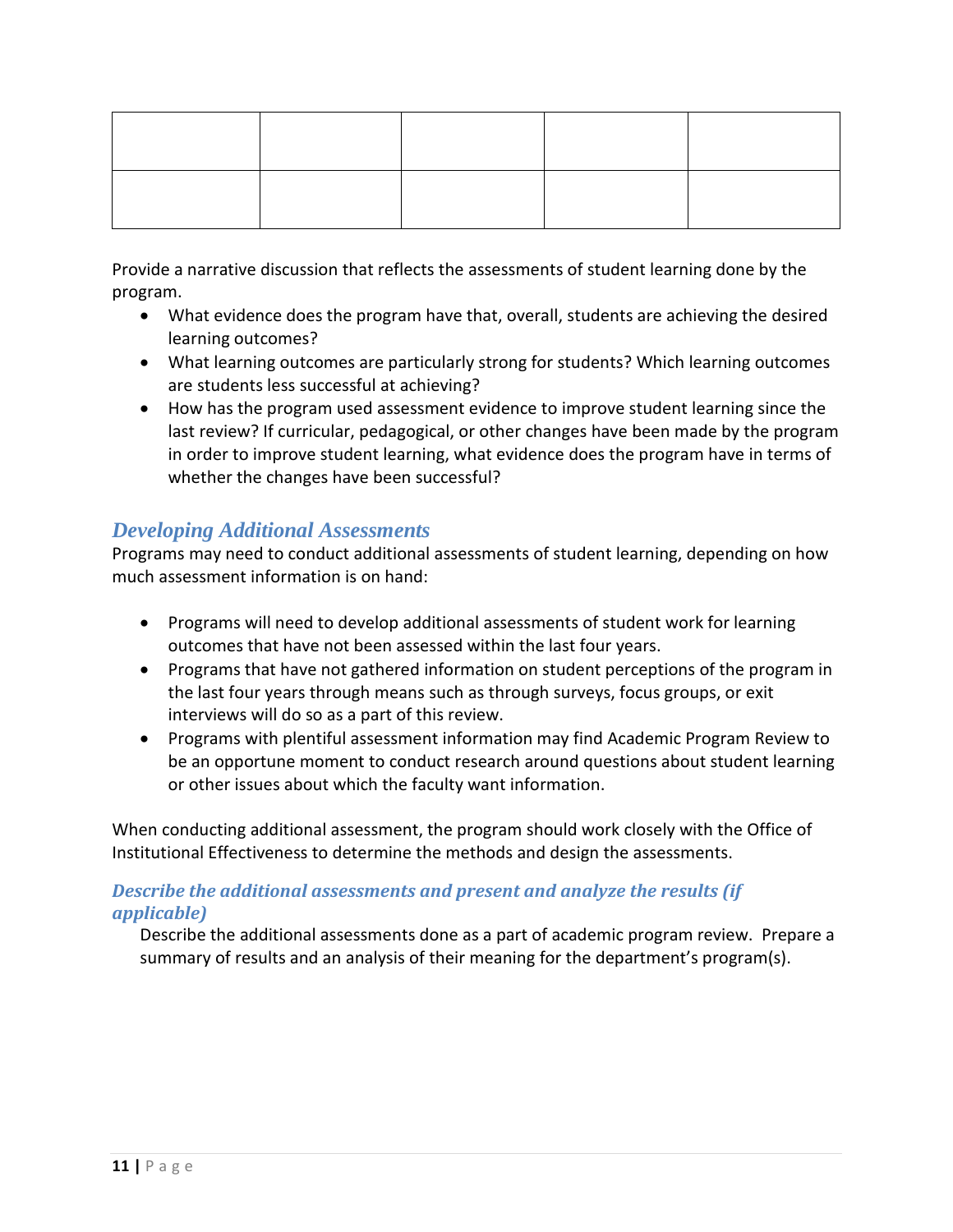## **e. Pulling it all together**

At this point in the review process, a wide variety of information has been compiled. The next step is to analyze this information and present it in a way that can help formulate an action plan for improvement. A SWOT (Strengths, Weaknesses, Opportunities, Threats) analysis is one method for doing this. In a SWOT analysis, the available information is placed into four categories. Strengths and weaknesses are internal – either to the program or to FIT, while aspects of the external environment can be classified as opportunities or threats. The primary purpose of this portion of the review is to understand these internal and external factors and to begin developing strategies to effect improvement or mitigate problems.

Briefly, these are the questions that are addressed in the SWOT analysis:

- What are the program's strengths that contribute to accomplishing its goals?
- What are the program's weaknesses that confound or hold it back from accomplishing its goals? (These may also be institutional weaknesses at FIT that affect the program).
- What are the external opportunities that may arise for the program in the short and longer term?
- What are the external threats that might make it difficult to accomplish program goals going forward?

A guide to conducting a SWOT analysis is available in **Attachment 1**.

## **f. Preliminary Action Plan**

Based on all of the information gathered in the department profile and the assessment process, and the interpretation of the results of the SWOT analysis, a first draft of an action plan can be developed. As a result of the self-study process, the program should be able to identify areas that the program would like to focus on in the next 3 to 4 years in order to continually improve and meet overall program goals. The preliminary action plan should focus on actions under the program's control, with an emphasis on those that can improve student learning outcomes. The actions should be ones that the program itself can undertake with current resources or a modest increase. On a separate list, the program lists initiatives that are supported by the review and require substantial resource support. At this point, the steps are preliminary ideas, since reviewers' input, as well as that of the dean and Office of Academic Affairs, is particularly important before making final decisions.

After the site visit and report from external reviewers, the program chair will meet with members of their dean's office, FIT's Academic Affairs, and the Office of Institutional Research and Effectiveness for a wrap-up meeting to determine final action steps. At that point in time, programs will finalize the action plan, which will include a summary of key findings of the selfstudy and a list of action steps, along with specific information about responsible personnel, a schedule for implementation, and plans for assessing changes.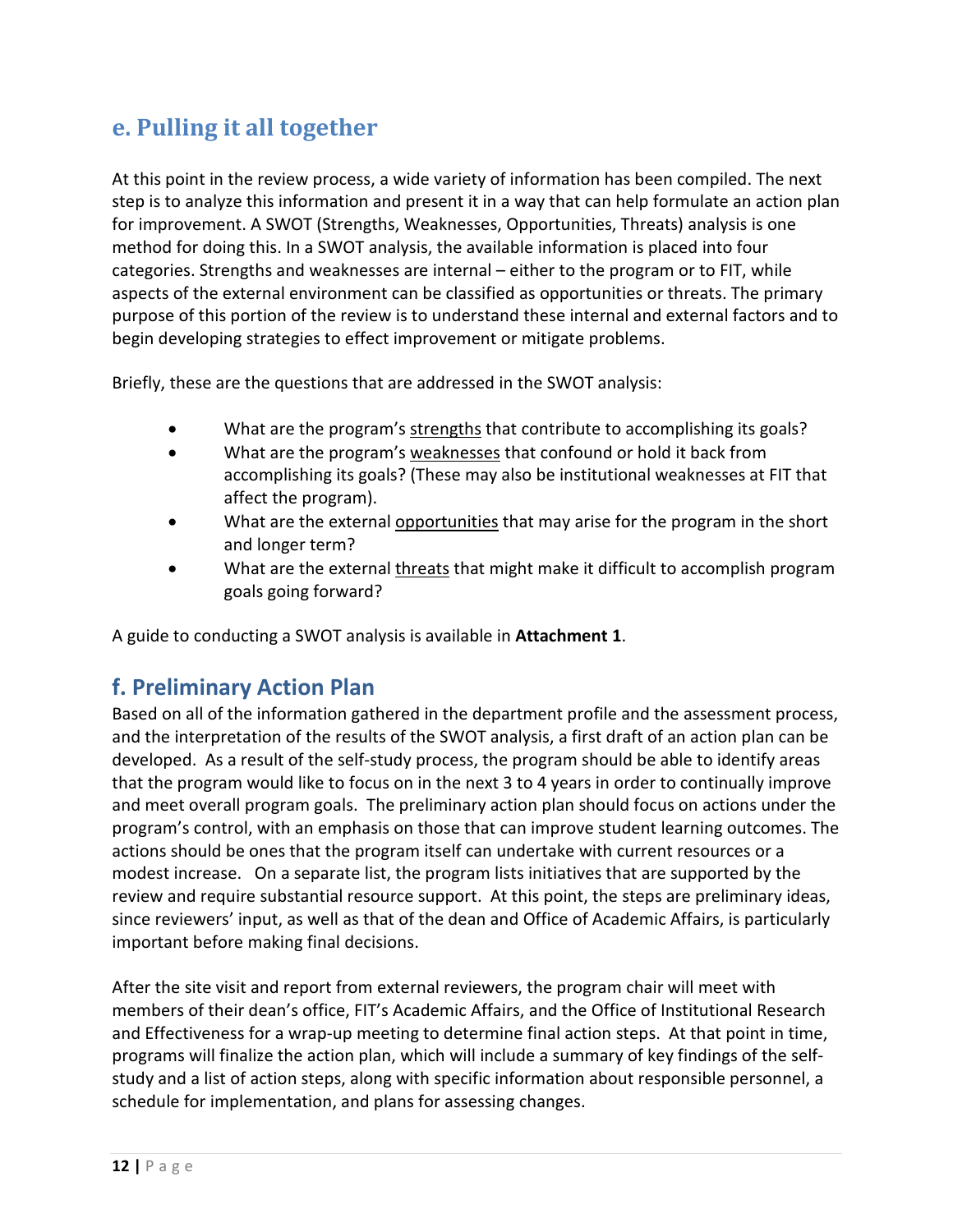#### **PRELIMINARY ACTION PLAN**

| <b>Action Steps</b> | <b>Action Status:</b><br>New as a result of<br>self-study; currently<br>planned; recently<br>implemented | <b>Outline of</b><br>Implementation | Intended effect,<br>particularly on<br>student learning |
|---------------------|----------------------------------------------------------------------------------------------------------|-------------------------------------|---------------------------------------------------------|
|                     |                                                                                                          |                                     |                                                         |
|                     |                                                                                                          |                                     |                                                         |
|                     |                                                                                                          |                                     |                                                         |
|                     |                                                                                                          |                                     |                                                         |
|                     |                                                                                                          |                                     |                                                         |

#### **Resource Requests Supported by Self-Study**

In this chart, programs list resource requests they plan to make through the budgetary process, such as requests for new lines or equipment; whether these requests are already in progress, already planned, or come out of the self-study; and a summary of how the self-study support the request. Academic program review self-studies and reviewers reports may be used by programs as evidence to support budgetary requests through the established channels.

| <b>Budgetary Request</b> | Cost | Already requested<br>(R); already planned<br>$(P)$ ; or New $(N)$ | How supported by self-study |
|--------------------------|------|-------------------------------------------------------------------|-----------------------------|
|                          |      |                                                                   |                             |
|                          |      |                                                                   |                             |
|                          |      |                                                                   |                             |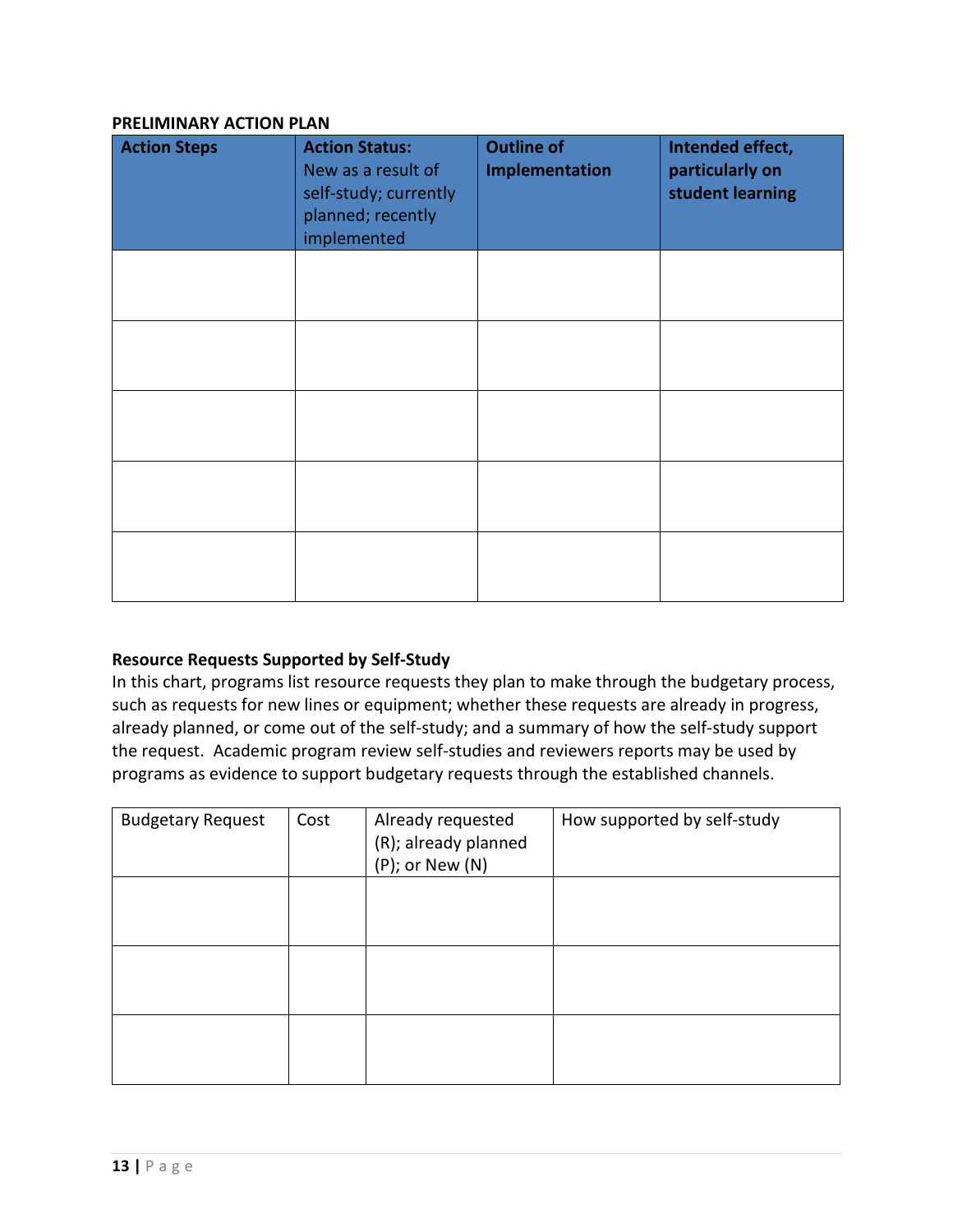## **g. Additional Questions for Reviewers**

Reviewers are sent a "scope of work" document that lists the areas they should address in their report; see the end of **attachment 2** for this document. Programs may have specific questions or issues for which they seek feedback from reviewers that are not included in these directions. Those questions may be listed here.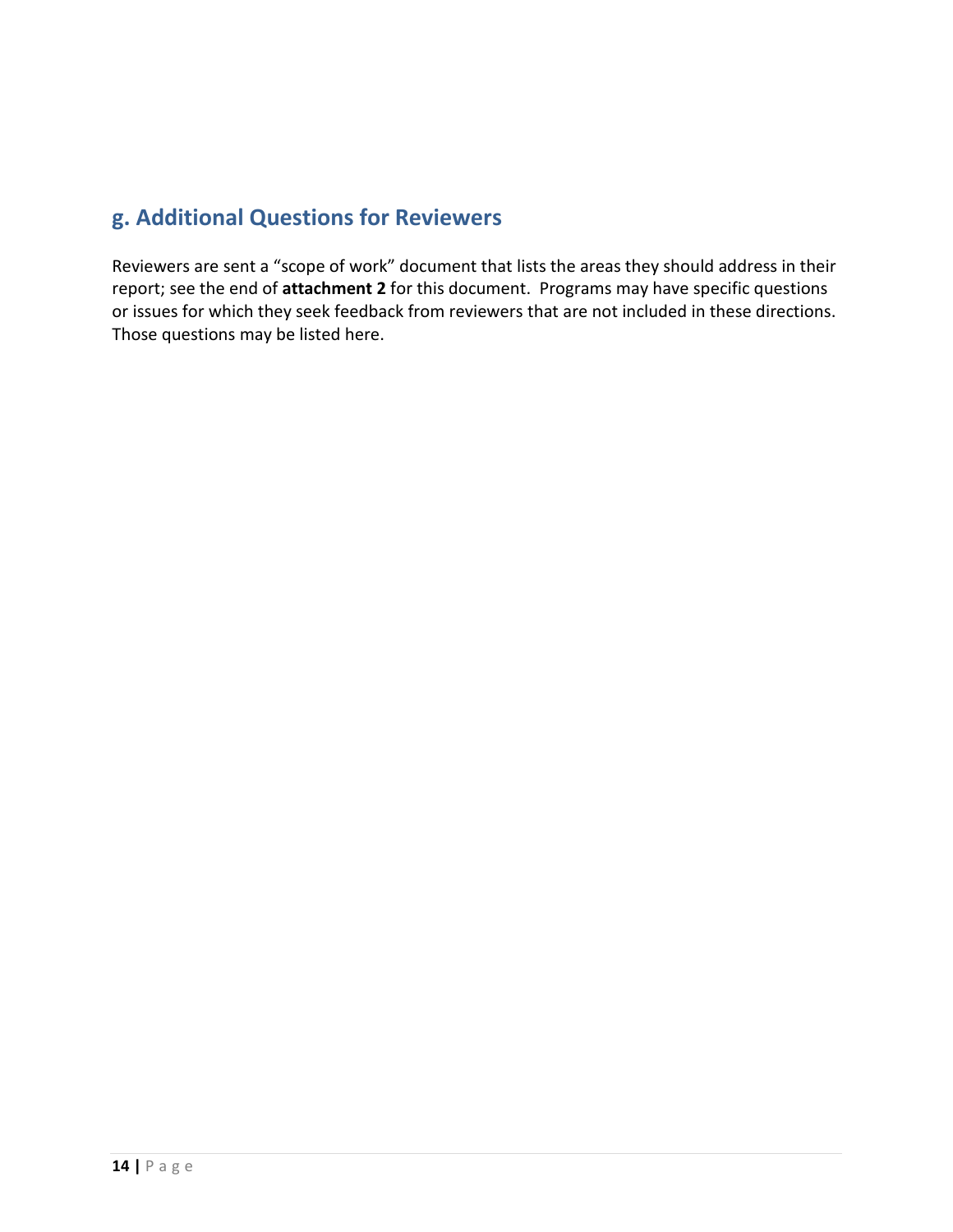# **Phase 2: The External Review**

After the program's profile, assessments, SWOT analysis, and action plan are completed, two external reviewers will be engaged to review the program's self-study, conduct a site visit, and write a report on their findings. Reviewers are professionals with expertise in the program's area(s) with no meaningful prior relationship with the department or its faculty.

It should be noted that misunderstandings can arise related to the external reviewer selection step of this process. Suggested reviewers can be called into question either for lack of expertise or an excessively close relationship with the program or the College. Under no circumstances can someone who sits on a program's advisory council be an external reviewer. No financial ties or arrangements can exist between an external reviewer and the College. Likewise, people who have worked at the College previously will be closely scrutinized since they will have preconceptions about FIT. External reviewers can be professionally known by department members, but close personal associations would require disqualification. The reviewers must be knowledgeable about standards of academic excellence in the program area and the relationship between the program and the prospective employers of its graduates. The reviewers must be able to judge whether or not the program meets prevailing academic standards and is preparing graduates for employment related to their education. In some cases, the school's dean may require a certain degree level as a qualification.

The reviewers will be asked to provide evaluative feedback regarding alignment of the selfstudy with the action plan and areas needing strengthening or improvement.

## **a. Selection criteria and selection process**

The selection of appropriate external reviewers is key to the success of the review. The department chair should assess the external landscape and identify three to five individuals with expertise in the field who have no meaningful current relationship with faculty in the program. In most cases, at least one individual should have expertise in the application of the work in an academic setting. The second individual may have such experience in a nonacademic setting (e.g., industry professional).

The department chair generally makes the first contact with potential external reviewers, to verify the potential reviewers' interest and availability, and ask for credentials; IRE will provide sample text and the "Scope of Work" document to assist in this process (Scope of Work is included in attachment 5 to this document). After this**, the chair should forward the names, contact information, credentials and a rationale for selecting the individuals** to the Office of Institutional Research and Effectiveness. The information on credentials could be in the form of a vita or resume, but in any case should be detailed enough so that the prospective reviewer's qualifications can be evaluated. The Office of Institutional Research and Effectiveness will forward the names and credentials to the Dean for review. The Dean will make recommendations regarding which potential reviewers are acceptable, which will then be forwarded to the Vice President for Academic Affairs. The Vice President for Academic Affairs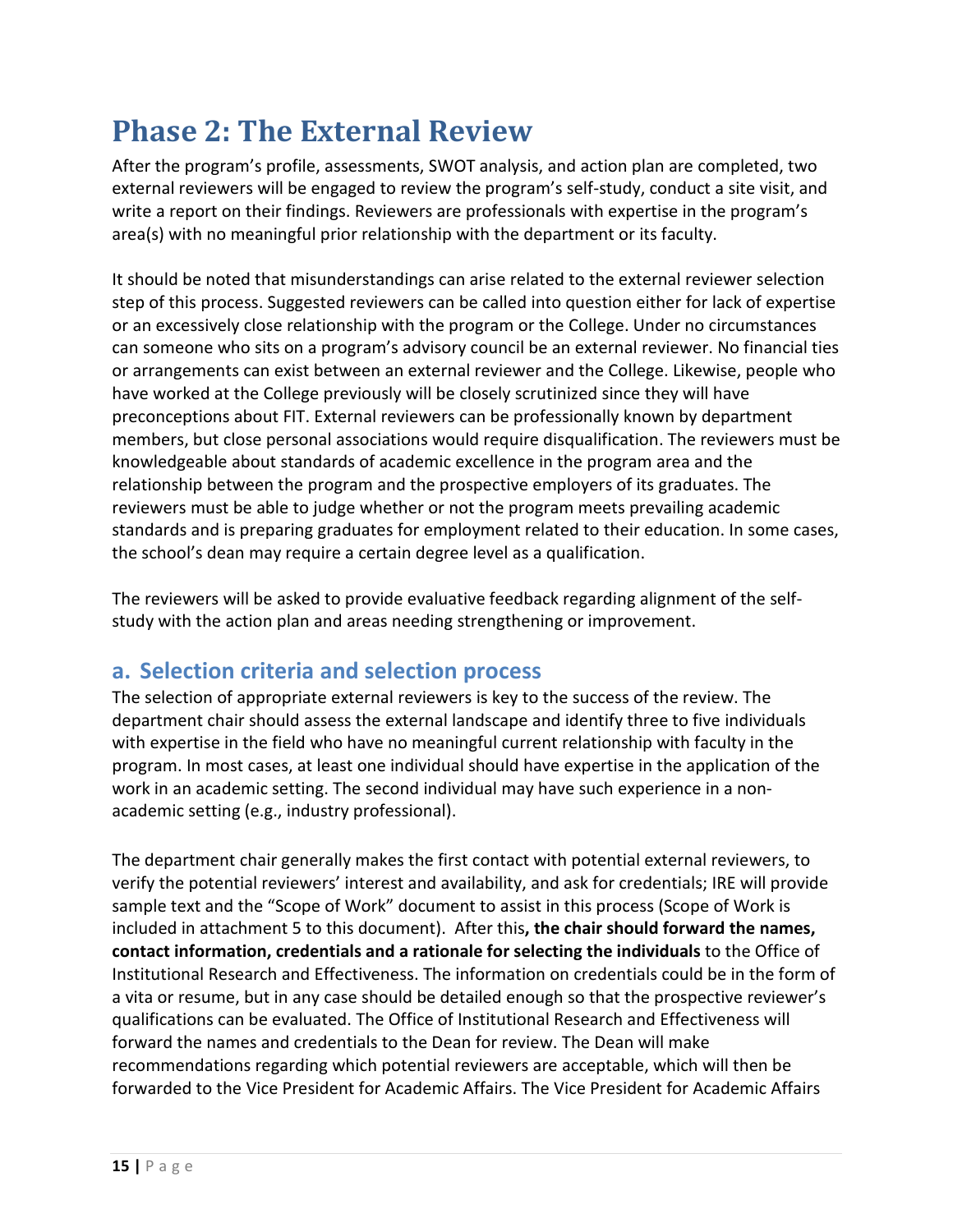will select two reviewers and the department will be notified. After this point, IR&E will handle communication with reviewers and manage the administrative tasks.

### **b. Reviewer tasks**

The reviewers will:

- Review self-study materials and other materials as needed;
- Conduct a site visit to meet with program faculty and stakeholders; and
- Prepare a report summarizing findings.

Components of the reviewers report will include:

- Recommendations for enhancing program efficiency and effectiveness;
- An evaluation of how well the program's mission and goals support the FIT's mission and strategic plan;
- An evaluation of how well the program's action plan addresses the findings of the selfstudy; and
- An assessment of whether the program's recommendations are reasonable and doable.

### **c. Site visit**

The purpose of the site visit is to give the reviewers a more complete view of the program than can be provided through the self-study alone. During the site visit, the reviewers will have opportunities to gather additional information, both from program representatives and FIT constituents outside the program.

The self-study should be forwarded to external reviewers at least two weeks prior to the site visit. Other relevant materials may also be forwarded as needed.

The site visit can be completed in one day, but in some cases a longer format may be desirable. Since programs vary in terms of size, class scheduling, structure, and physical environment, there is some flexibility in how the site visit time is scheduled. In general, the schedule should include:

- Meetings with the department chair and faculty within the program who had significant roles in producing the self-study;
- Meetings with academic administrators, including the school Dean , the Vice President for Academic Affairs, and other academic affairs senior leadership;
- Meetings with current students and alumni of the program;
- Meeting with Institutional Research and Effectiveness staff;
- A tour of the instructional facilities and physical working spaces of the program;
- A visit to the library to assess informational resources; and
- Time allotted for conferring with each other throughout the day as needed.

A sample site visit schedule is included in **Attachment 2**.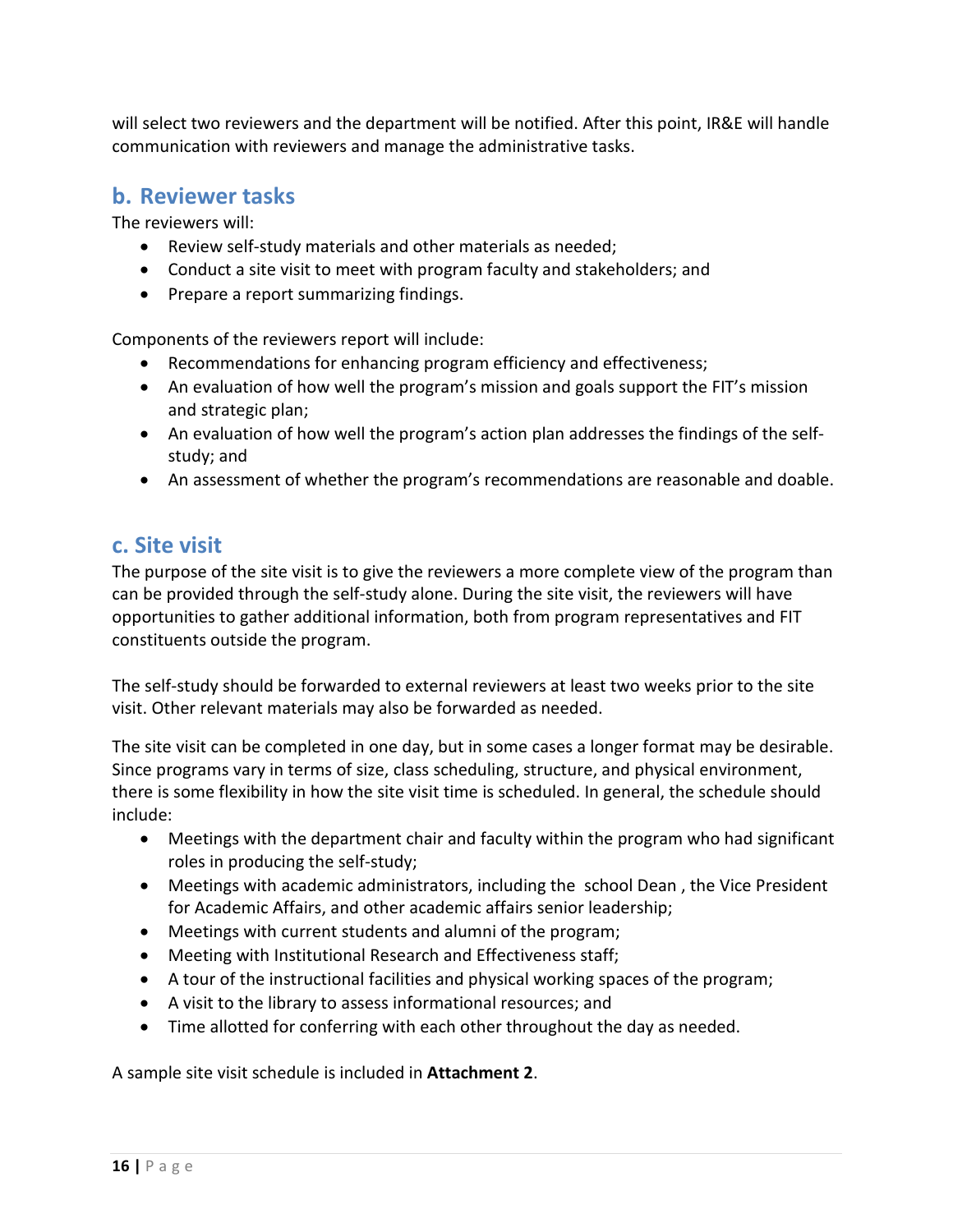## **d. Reviewers' report**

The external reviewers' report should be completed within two weeks of the site visit and sent directly to the Office of Institutional Research and Effectiveness. Upon receipt of the reviewers' report, the Office of Institutional Research and Effectiveness will forward copies to the department chair, the school Dean and the Office of Academic Affairs.

### **e. Department response**

Following the external reviewers' visit and upon receipt of the report, the program will review the findings. This is best done with the department chair and the faculty who have participated in the process. IRE will provide a list of the observations and recommendations that the program should respond to in a written response for the review wrap-up meeting.

## **f. Revision of preliminary action plan**

The department will revise its preliminary action plan at this point, based on the findings of the reviewers' report.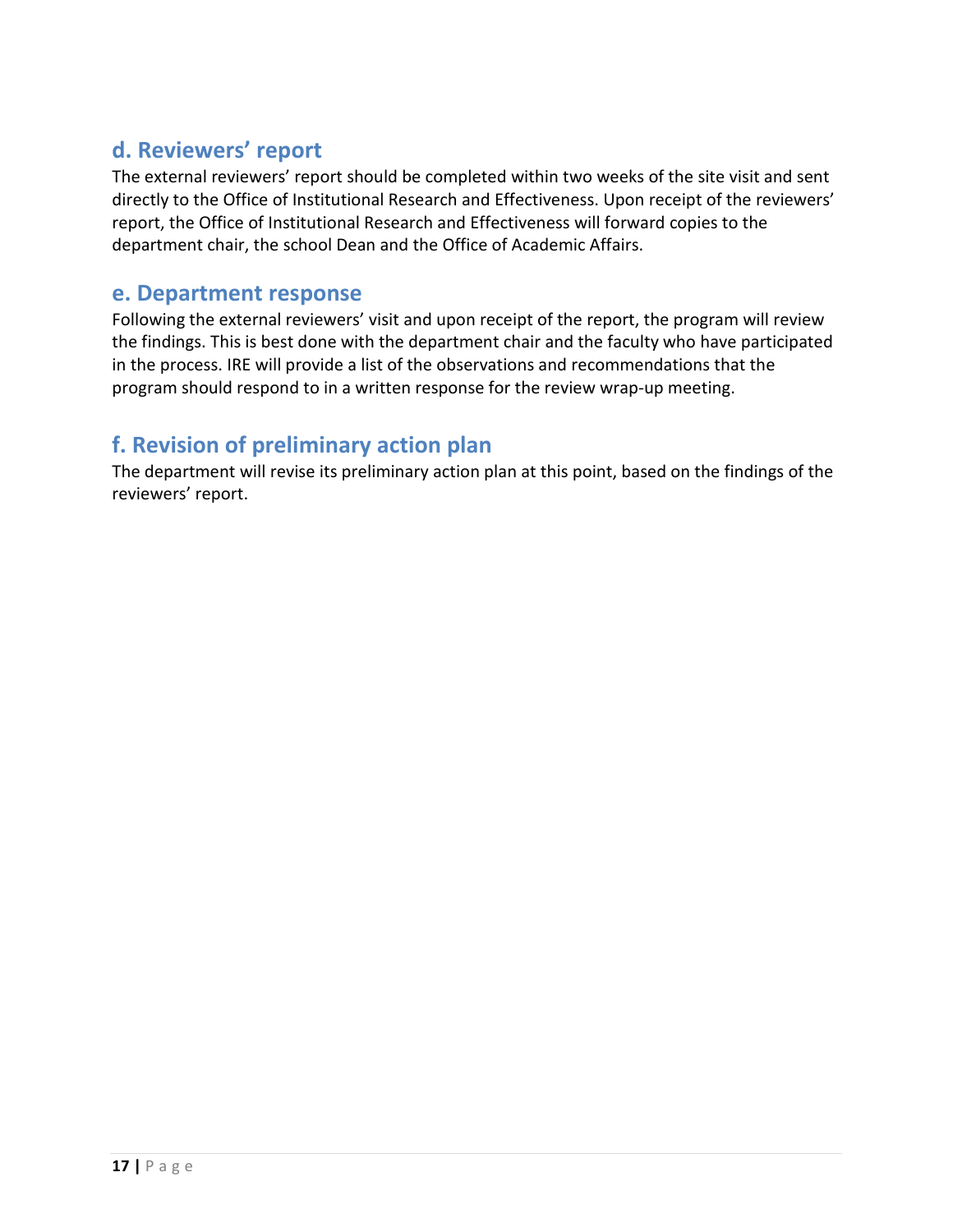# **Phase 3: Use of Results Review Wrap Up**

The final phase of the program review process is "Use of Results," which includes:

- The distribution of all informational materials (self-study, reviewers' report, latest version of action plan) to closing the loop meeting participants and other interested parties;
- A Use of Results and Review Wrap-Up meeting; and
- The development of a final action plan.

Participants in the Use of Results process include program representatives, the school dean, the Vice President for Academic Affairs, other academic affairs senior leadership, and staff from the Office of Institutional Research and Effectiveness.

The wrap-up meeting will include a discussion of the following topics:

- the issues that came out of the self-study;
- a discussion of the reviewers' report; and
- The actions that should be taken in light of the findings of the observations and recommendations.

The wrap-up meeting should result in an agreement on the proposed outcomes and a commitment to move forward on the agreed upon action plan recommendations.

Notes will be taken during the wrap-up meeting and minutes prepared by Institutional Research and Effectiveness staff. These minutes, after review by the participants, will be maintained as a record of the discussions and recommendations made during the meeting.

Program representatives will prepare a final action plan based on the recommendations, using a template provided by IRE (below). This will be approved by the school dean and IRE. The final action plan can be viewed as a framework for ongoing assessment of the program's initiatives. For each action identified, the program will propose ways to evaluate whether the actions have been successful. Each year, the department will report progress to the school dean regarding the action steps. The dean will report on the progress of the action plan annually to Academic Affairs, as part of the annual report for the school.

Actions that have budgetary implications must go through the college budget planning process, with the program review results provided as supporting materials. These are listed separately from the Action Plan, which focuses on areas of improvement under the control of the program, particularly those related to curriculum and teaching.

.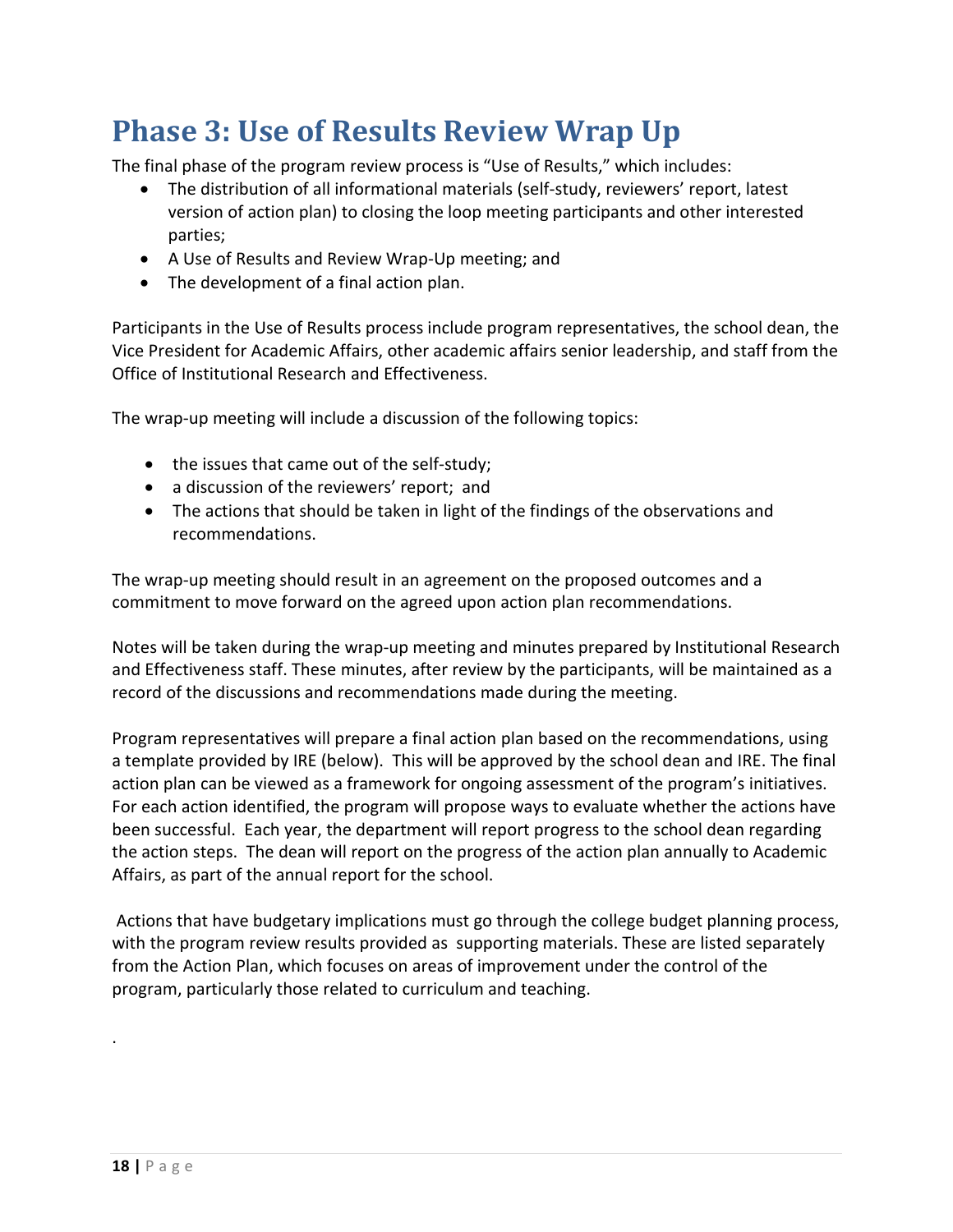## **Academic Program Review: Action Plan and Executive Summary**

The final action plan serves as the documentation for closing the loop on the self-study and assessment process. It is posted for the community on MyFIT, along with a brief summary of the self-study process and the findings.

| <b>Overview of Self-Study:</b> Provide the timeline for the self-study (including dates of visit and wrap-up |
|--------------------------------------------------------------------------------------------------------------|
| meeting) and reviewers' names and affiliations.                                                              |

**Brief Summary of Key Findings:** 

**Overview of Action Items:** Explain rationale behind selection of the agreed-upon action items.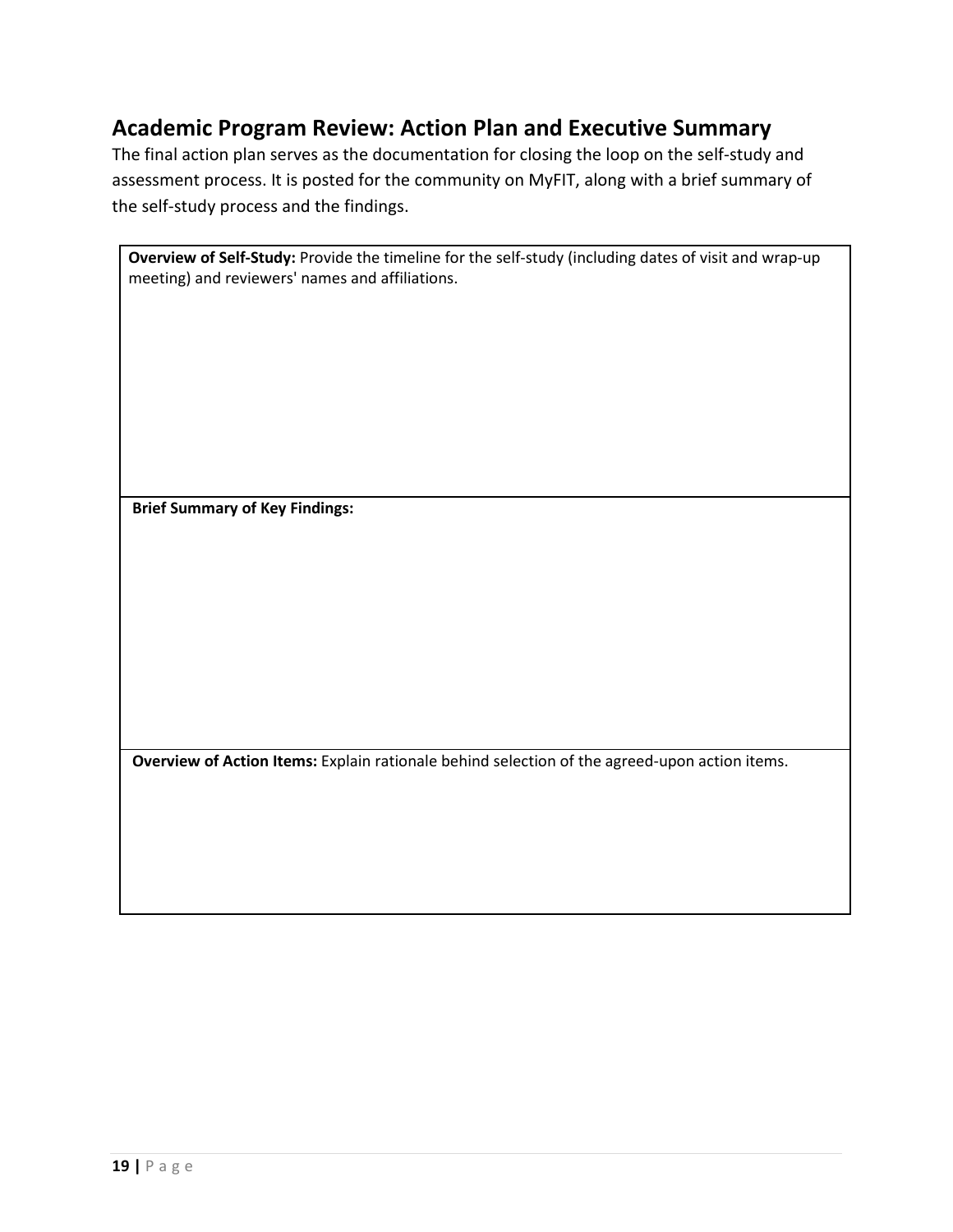| No.            | Action Steps: Actions to be taken to improve<br>student learning and program outcomes. In<br>addition, please note whether this action is:<br>New as a result of self-study; currently<br>planned; recently implemented | Lead<br><b>Responsibility</b> | <b>Implementation Plan with</b><br><b>Timeline</b> | Intended results: What observable<br>changes are expected as a result of<br>the step? How will this action<br>improve student learning in the<br>program? |
|----------------|-------------------------------------------------------------------------------------------------------------------------------------------------------------------------------------------------------------------------|-------------------------------|----------------------------------------------------|-----------------------------------------------------------------------------------------------------------------------------------------------------------|
| 1              |                                                                                                                                                                                                                         |                               |                                                    |                                                                                                                                                           |
| $\overline{2}$ |                                                                                                                                                                                                                         |                               |                                                    |                                                                                                                                                           |
| 3              |                                                                                                                                                                                                                         |                               |                                                    |                                                                                                                                                           |
| 4              |                                                                                                                                                                                                                         |                               |                                                    |                                                                                                                                                           |
| 5              |                                                                                                                                                                                                                         |                               |                                                    |                                                                                                                                                           |
| 6              |                                                                                                                                                                                                                         |                               |                                                    |                                                                                                                                                           |

Note: Version published on MyFIT will only include the Action steps and Intended results; other columns will be hidden.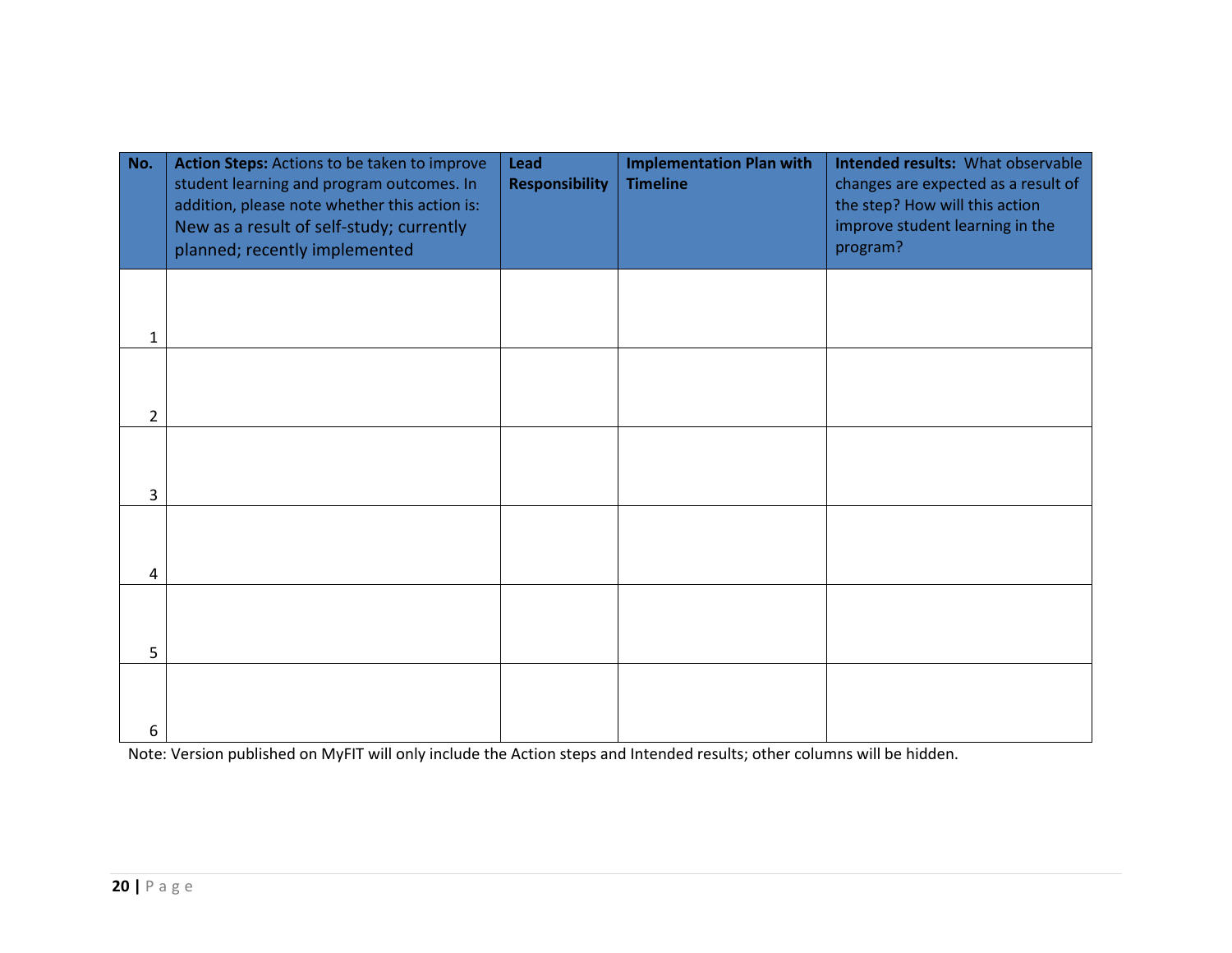#### **Resource Requests Supported by Self-Study**

In this chart, programs list resource requests they plan to make through the budgetary process, such as requests for new lines or equipment; whether these requests are already in progress, already planned, or come out of the self-study; and a summary of how the self-study support the request. Academic program review self-studies and reviewers reports may be used by programs as evidence to support budgetary requests through the established channels.

| <b>Budgetary Request</b> | Cost | Already requested (R);<br>already planned (P); or<br>New (N) | How supported by self-study |
|--------------------------|------|--------------------------------------------------------------|-----------------------------|
|                          |      |                                                              |                             |
|                          |      |                                                              |                             |
|                          |      |                                                              |                             |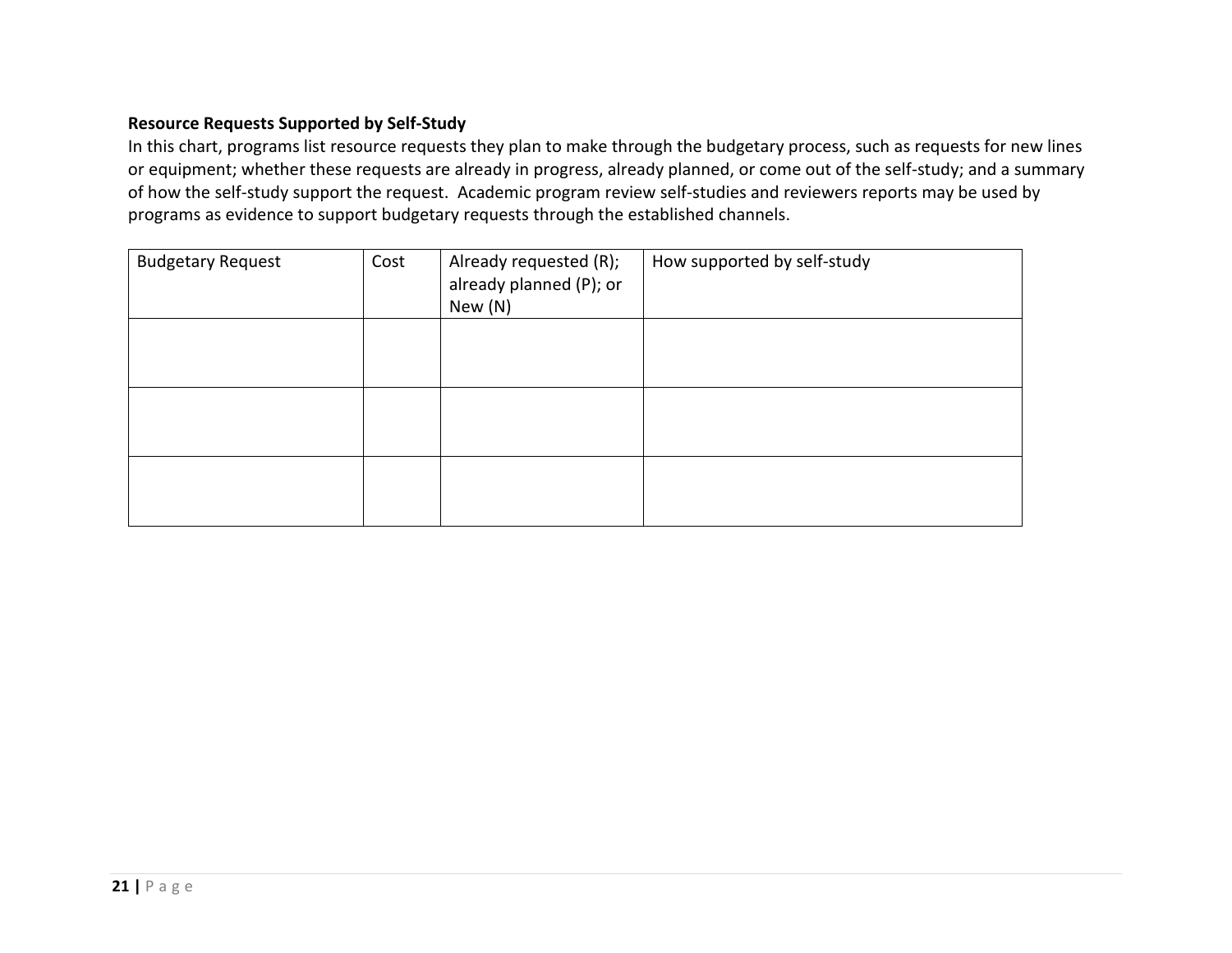# **Attachments**

- 1. Instructions for Conducting a SWOT (Strengths, Weaknesses, Opportunities and Threats) Analysis
- 2. External Review Process
- 3. Suggested Annual Timeline for Academic Program Reviews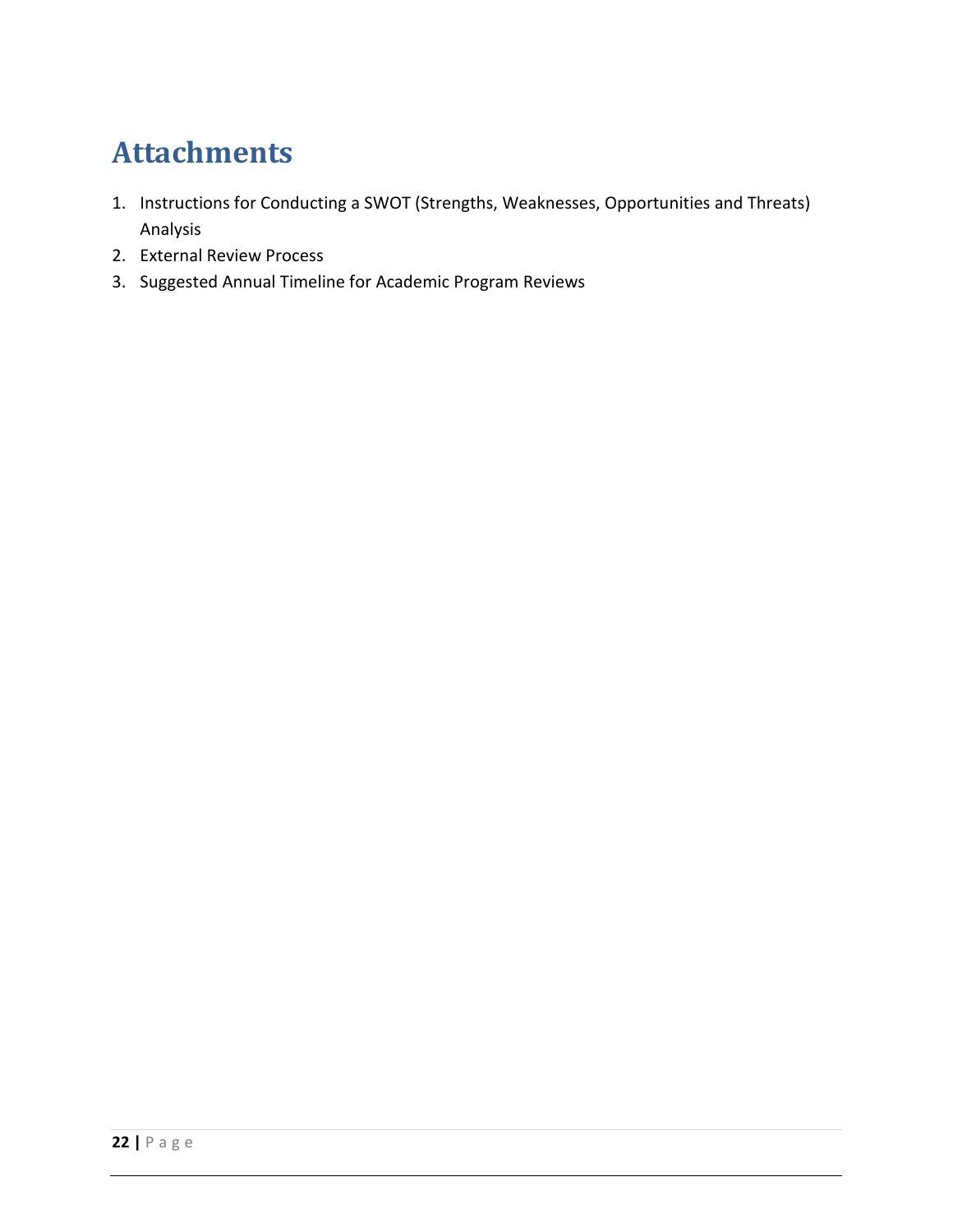# **Instructions for Conducting a SWOT (Strengths, Weaknesses, Opportunities and Threats) Analysis**

There are a variety of ways to conduct a SWOT analysis. The department should adopt an approach that fits its circumstances and personnel and is applicable to department programs.

Things to consider include which people to involve in the process and how to get their input. Views from within the department, students and/or alumni if appropriate, and other FIT departments are needed to produce a successful analysis. Methods for getting input include tabulation of written responses or surveys, open group discussion, and development of a "straw man" SWOT that is thrown out for reaction. The most effective mix will depend on the number of participants, their temperaments, and their level of engagement in the process.

For example, a small number of well-informed, highly engaged, and equally vocal participants could do very well with an open discussion. However, in other situations it could be beneficial to gather information on participants' views through an informal or formal information collection process, with a summary of responses provided to the group. That summary could then provide the basis for a discussion.

During this step, use the questions listed in the section below, *Questions to Ask During a SWOT Analysis,* for guidance*.* 

The next step is to create a final, prioritized version of the SWOT analysis listing the factors in each category (S,W,O,T) in priority order (highest to lowest). This can be prepared as a simple list or summarized as shown on the SWOT template on page 22.

#### **Questions to ask during a SWOT analysis**

The following questions should be used for guidance or starting points; there are many other questions to ask and factors specific to the department's mission to consider.

**Strengths** *(internal, positive factors):* these describe the positive attributes, tangible and intangible, internal to the program. They are within your control.

- What do you do well?
- What strong internal resources do you have? For example:
	- o *Positive attributes of faculty*, such as knowledge, background, education, credentials, network, reputation, or skills.
	- o *Tangible assets of the program*, such as funding, effective teaching methods, industry support, or technology.
- Does the department have faculty with strong capabilities in redesigning or improving ways of doing the program's work?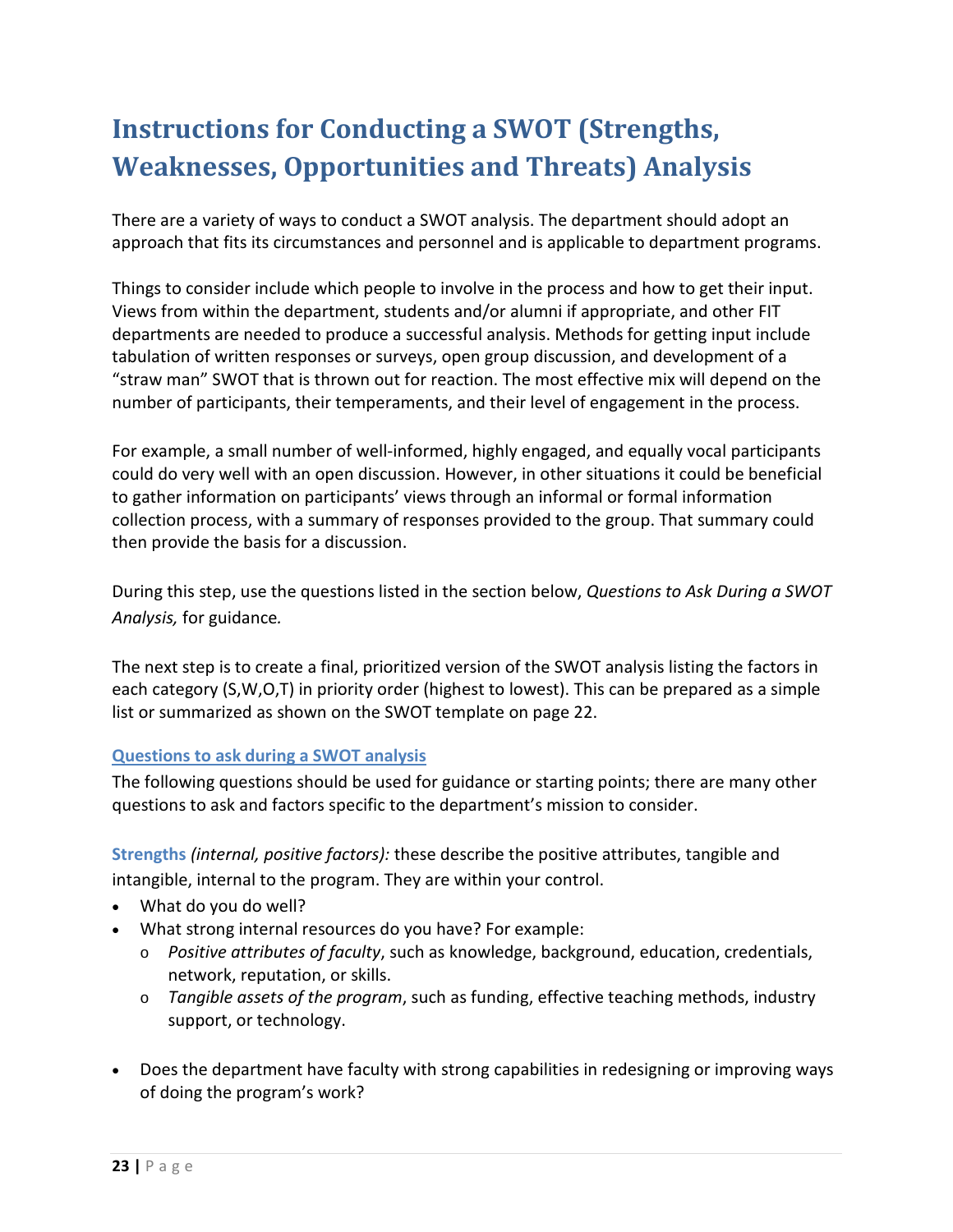• What other positive aspects, internal to your program, add value or offer you an advantage in fulfilling your goals?

**Weaknesses** *(internal, negative factors)*: these are aspects of your program that detract from the value you offer or place you at a competitive disadvantage. These areas need to be enhanced in order to fulfill the goals and mission.

- Are there sufficient faculty members and/or do the faculty have appropriate training, skills and attributes to carry out the work?
- Are the goals and mission of the program unrealistic?
- Have there been incidents or negative events that produce a poor reputation for the program?
- Is the technology lacking or inappropriate in some way?

**Opportunity** *(external, positive factors):* these are external attractive factors that represent reasons your program is likely to prosper. An important part of conducting this part of the SWOT analysis is an environmental scan, gathering information within FIT and in the broader community, state, nation and world.

- What opportunities exist outside of your department or outside of FIT that you can benefit from?
- Is the perception of your department positive?
- Has there been recent growth or other changes in the environment that create an opportunity?
- Is the opportunity ongoing, or is there just a window for it? In other words, how critical is your timing?

**Threats** *(external, negative factors):* these include external factors beyond your control that could place your strategy, the program or FIT itself at risk. You have no control over these, but you may benefit by having contingency plans to address them if they should occur.

- What factors beyond your control could place your department or FIT at risk?
- Are there challenges created by an unfavorable trend or development that may lead to deteriorating likelihood of meeting the goals of the department or of FIT?
- What situations might threaten your efforts?
- Have there been shifts in students' or others' behavior, the economy, or government regulations that could negatively affect your department's work? Are such shifts anticipated to occur in the future?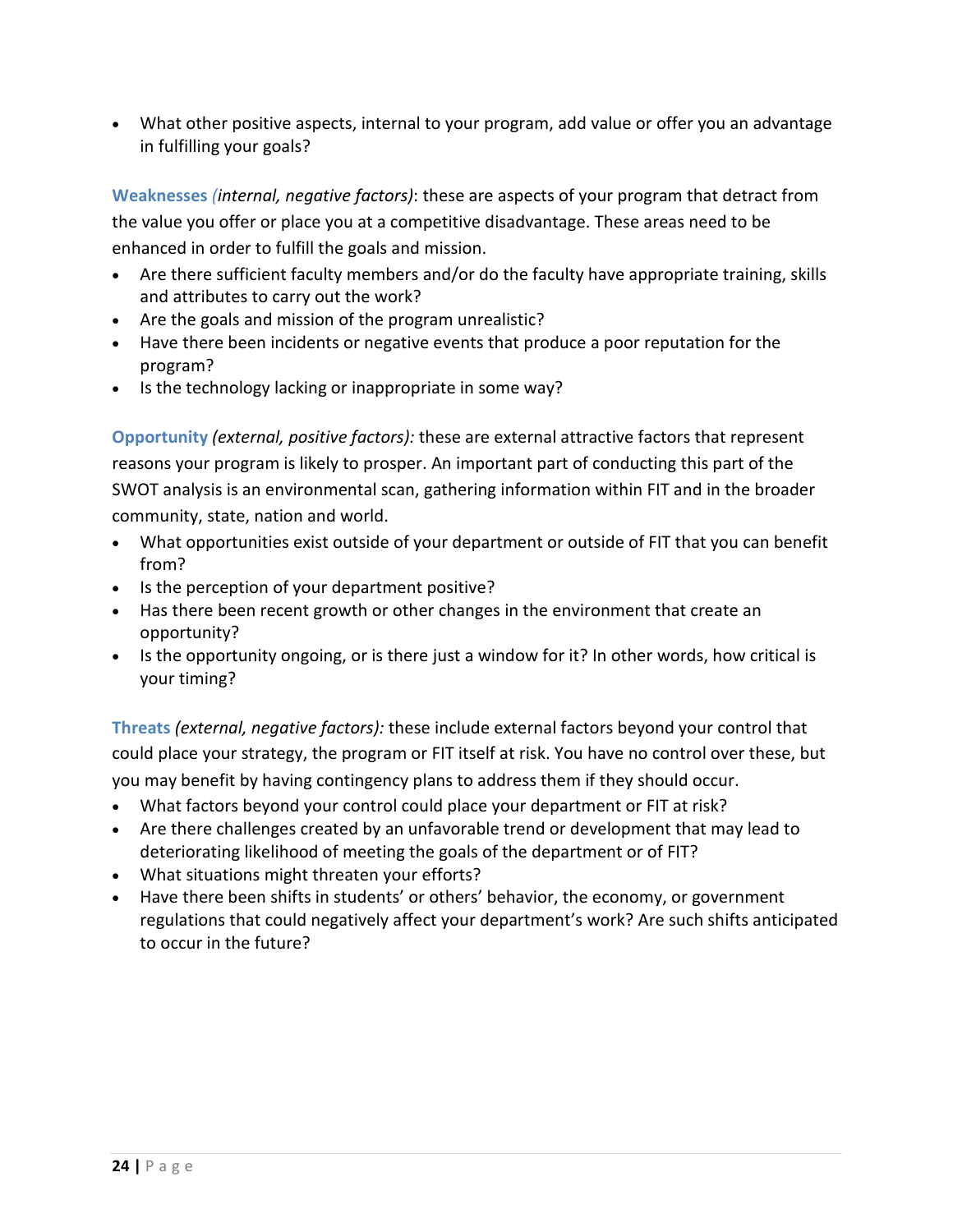#### **SWOT Brainstorming Template**

This template is useful to use when brainstorming possible factors to include in the SWOT analysis with a group including program faculty, students, and/or advisory board members. The final list will include a sentence or two of explanation regarding each factor.

| <b>Strengths</b>     | <b>Weaknesses</b> |
|----------------------|-------------------|
|                      |                   |
|                      |                   |
|                      |                   |
|                      |                   |
|                      |                   |
|                      |                   |
| <b>Opportunities</b> | <b>Threats</b>    |
|                      |                   |
|                      |                   |
|                      |                   |
|                      |                   |
|                      |                   |
|                      |                   |
|                      |                   |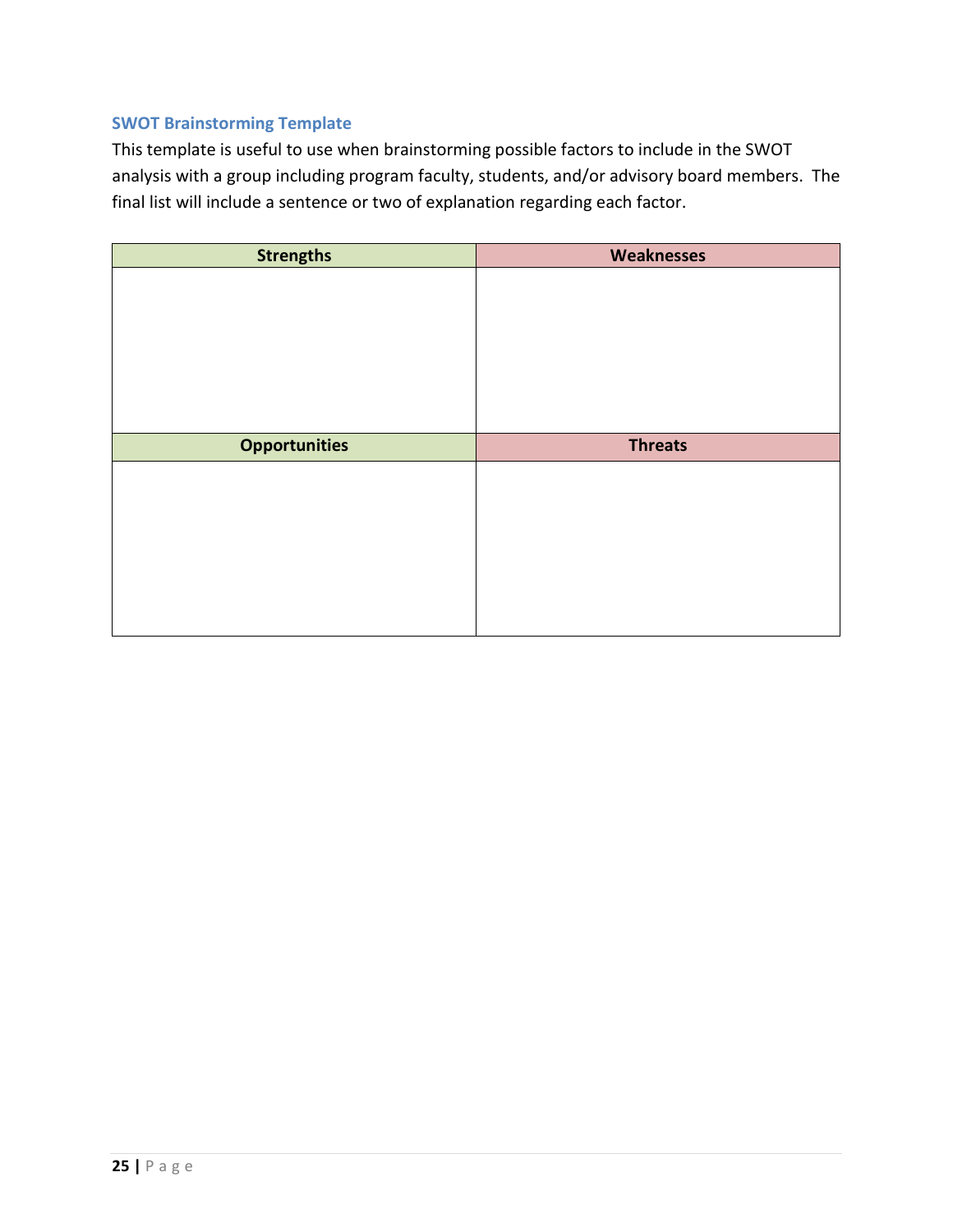## **External Review Process**

Phase 2 of these guidelines focused on the purpose and components of the external review portion of the academic program review process. This attachment focuses on the timing, logistics, and the delegation of responsibilities of the various departments involved in the external review.

#### **Selection of reviewers**

Departments are strongly advised to start searching for potential external reviewers very early in the academic program review process. A "scope of work" is available from the Office of Institutional Research and Effectiveness that describes the responsibilities of the reviewers. This can be used in the reviewer recruitment process.

The department chair should forward the names, contact information, credentials and a rationale for selecting the individuals to the Office of Institutional Research and Effectiveness, which will forward the information to the Dean for review. The Dean will make recommendations regarding which potential reviewers are acceptable, which will then be forwarded to the Vice President for Academic Affairs. The Vice President for Academic Affairs will select two reviewers and the department will be notified. The reviewers will then be contacted by the Office of Institutional Research and Effectiveness to arrange the details of the reviewing engagement.

It is very likely that the department may wish to contact potential reviewers to gauge their level of interest and suitability for the reviewing engagement. Departments can use the External Review Scope of Work to describe the nature of the work to potential reviewers and to inform them about FIT's reimbursement and compensation policies.

#### **Materials to be sent to reviewers**

After receiving confirmation from the reviewers that they are willing and able to undertake the review, the Office of Institutional Research and Effectiveness will send the following materials to the reviewers at least one week prior to the site visit:

- Departmental self-study
- External reviewer's Scope of Work
- Link to FIT Strategic Plan on [www.fitnyc.edu](http://www.fitnyc.edu/)
- Contract/payment information
- Directions to campus
- Agenda

#### **Arranging the site visit**

The agenda for the site visit will be developed jointly by the department and the Office of Institutional Research and Effectiveness. In cooperation with the department, the Office of Institutional Research and Effectiveness will schedule the meetings and events that will take place during the site visit.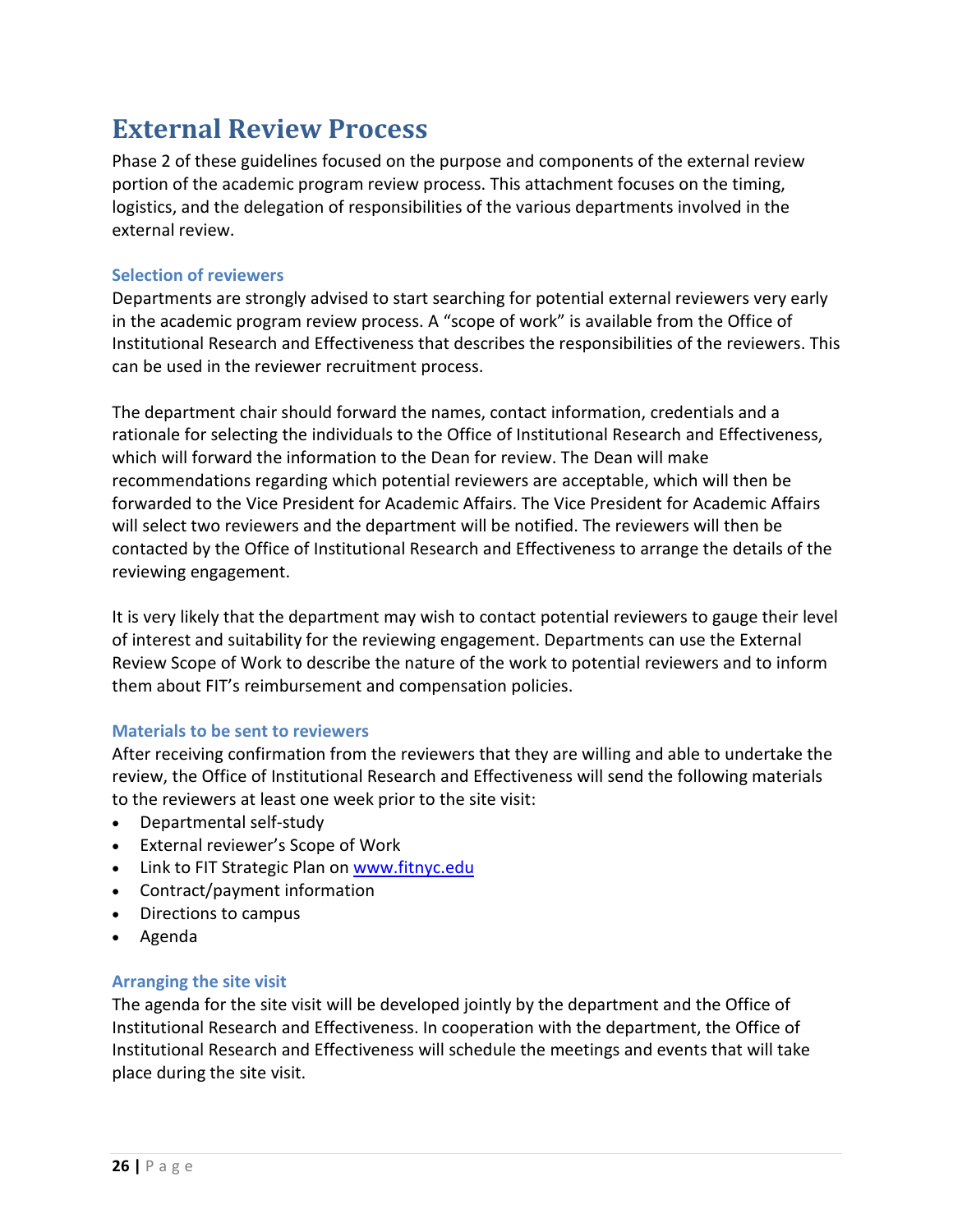The site visit should be at least a full day. Depending on the nature of the program and the nature and timing of the events, a longer visit may be scheduled. Evening events could also be scheduled, depending on the availability of students or other participants.

The Office of Institutional Research and Effectiveness will serve as the overall guide and time keeper during the visit, adjusting the schedule as needed.

#### **Site visit events and meetings**

- Meetings with the departmental chair and those within the department who had significant roles in producing the self-study;
- Meetings with academic administrators, including the Dean of the department's school, the Vice President of Academic Affairs, and other senior administrators in academic affairs;
- Meetings with current students and alumni of the program
- Library tour and meeting with library staff
- Meetings with Institutional Research and Effectiveness staff;
- A tour of the instructional facilities and physical working spaces of the department; and
- Time allotted for conferring with each other throughout the day as needed.

#### **Example site visit schedule, single day format**

| 8:00 am - 9:00 am                   | Breakfast meeting with department chair and faculty                   |
|-------------------------------------|-----------------------------------------------------------------------|
| 9:30 am - 10:30 am                  | Meet with senior academic administrators (Vice President for Academic |
|                                     | Affairs and the Dean)                                                 |
| 9:00 am – 9:30 am                   | Tour of instructional facilities                                      |
|                                     | 10:30 am – 12:00 pm Meetings with students and alumni                 |
| 12:00 pm $-$ 1:00 pm                | Lunch and discussion                                                  |
| 1:00 pm $-$ 2:00 pm                 | Library tour and meeting with library staff                           |
| $2:00 \text{ pm} - 3:30 \text{ pm}$ | Additional meetings with department faculty                           |
| $3:30 \text{ pm} - 4:00 \text{ pm}$ | Meet with Institutional Research and Effectiveness staff              |
| 4:00 pm $-$ 4:30 pm                 | Wrap-up meeting with Vice President for Academic Affairs              |
| 5:00 pm $-$ 5:30 pm                 | Reviewers' meeting                                                    |

#### **Reviewers' report**

The external reviewers' report should be completed within two weeks of the site visit and sent directly to the Office of Institutional Research and Effectiveness. Upon receipt of reviewers' report, the Office of Institutional Research and Effectiveness forwards copies to the department head, the school's Dean, and the Vice President for Academic Affairs.

#### **Reimbursement and compensation**

Costs for the external review and site visit will be paid through the Institutional Research and Effectiveness budget with payments being made to the reviewers after their report is received.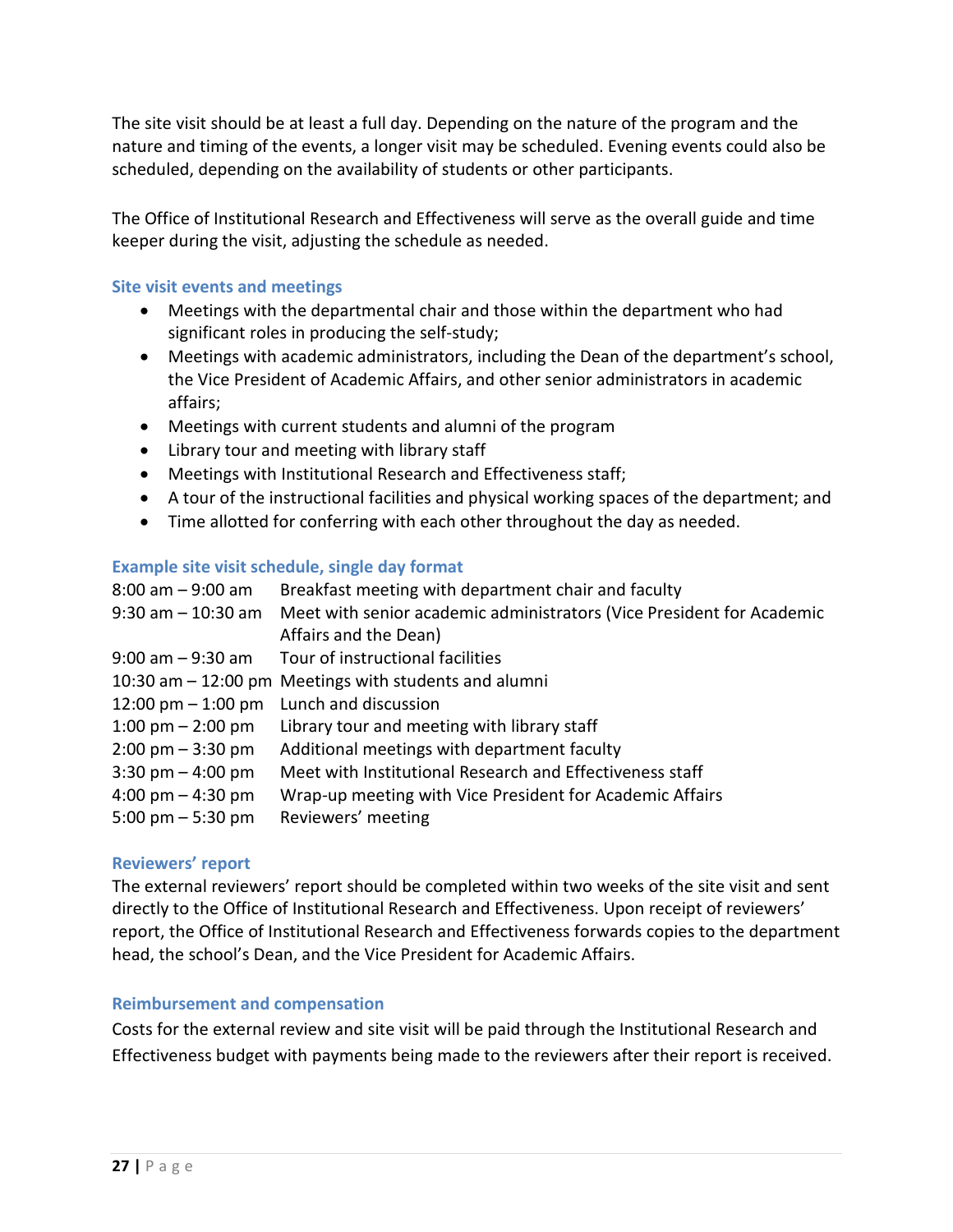#### **External Reviewer's Scope of Work, Academic Program Review**

External reviewers are an essential part of FIT's academic program review process, providing independent and informed perspectives as to how an academic program compares to other programs in the field. Reviewers evaluate and offer constructive recommendations for a program based upon an analysis of program strengths and weaknesses. This helps ensure that FIT's academic programs meet the needs of their students, the industries they serve, and align with FIT's strategic goals.

The engagement to conduct an external review at the Fashion Institute of Technology consists of three components:

- 1. Review of the department's self-study, the FIT Strategic Plan, and other materials as needed.
- 2. A site visit, which usually lasts a full working day, from 8:00 a.m. to 5:00 p.m.; some reviews may be scheduled to include time in the evening or may require a second day, according to program structure and needs.
- 3. Preparation of a report (jointly with a second reviewer), to be submitted within two weeks of the site visit.

Compensation for the work related to review of materials, the site visit, and the preparation of the report will be \$1,000 for each reviewer. In addition, FIT will reimburse the reviewers for travel, lodging, and meals expenses associated with the site visit.

#### External Reviewer's Report:

In a report of approximately 6-9 pages, reviewers will comment upon the strengths and weaknesses of the program, with reference to the self-study report and site visit. The areas listed below should be addressed; in each area there is at least one guiding question to consider. Reviewers are encouraged to address other topics that arise during the course of their review that they see as relevant to the program's success.

#### Mission, Past History, and Future Directions

- Is the program's mission clear and appropriate? Does it align with FIT's mission and strategic plan?
- Did the program's self-study align with what you observed in your visit to the campus and discussions with various stakeholders? Why or why not?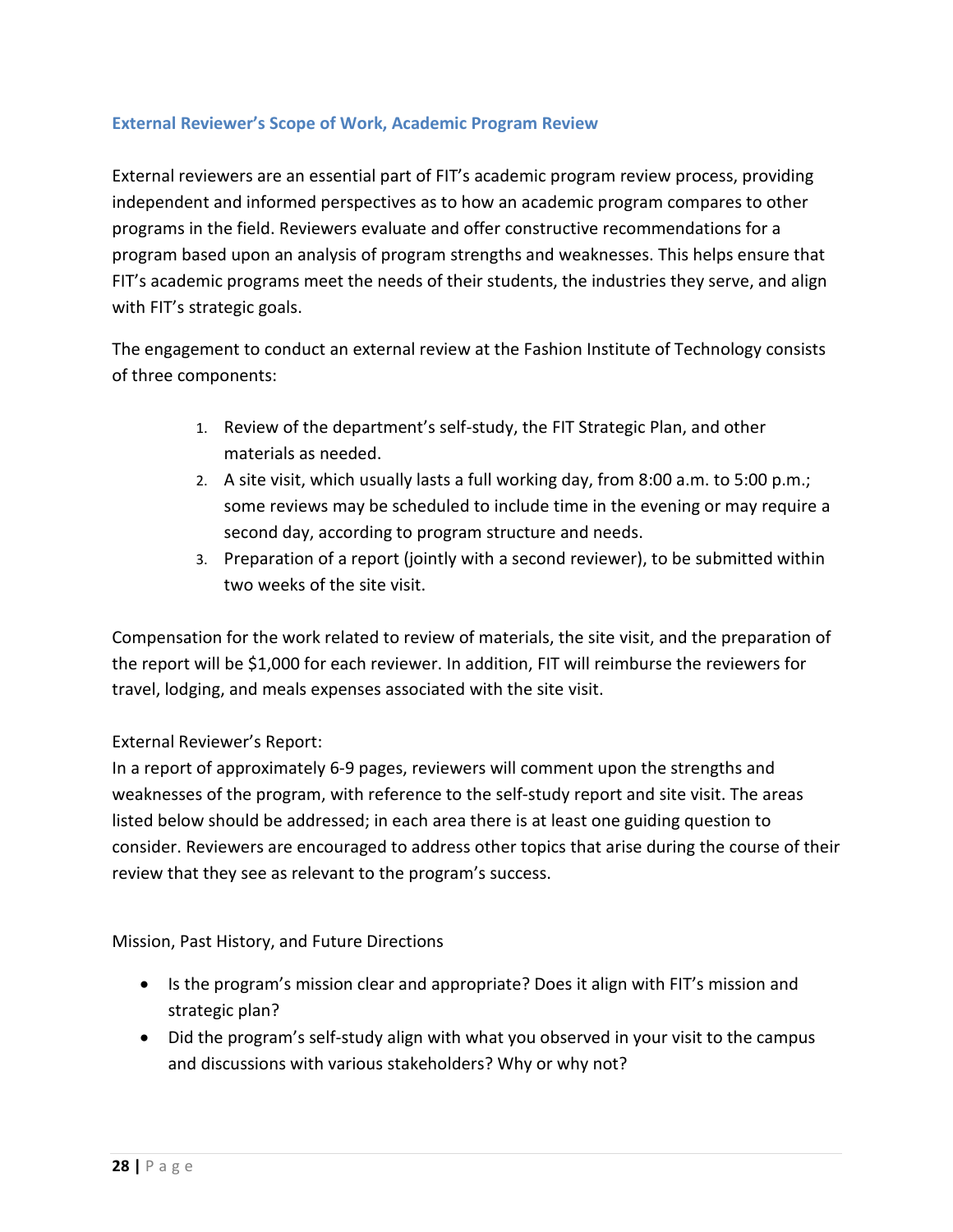Student Population and Student Support

• Comment on student population in terms of admission rates, demographics, size, retention, and graduation rates. Do these seem appropriate for the program? Is student support offered by the program through orientation, advising, and other programs appropriate?

#### Curriculum and Student Learning

• Do student learning outcomes address the needs of the employers and industry that graduates are being prepared for? Are they sufficiently rigorous? Do the courses and the curriculum as a whole address the preparation expected of a student graduating in this field?

Faculty and Instructional Resources

- Does the program have adequate and appropriate faculty?
- Do the instructional resources (e.g., facilities/space, equipment, information technology, etc.) meet the program's needs?

#### Support Services

• Are administrative, library and other supportive services appropriate to ensure the program's success?

#### Questions from Program

• If the program has asked for feedback on specific issues, please address those issues in the report.

#### Recommendations

- Are the items included in the program's preliminary action plan reasonable and achievable?
- With only current resources or a modest infusion of new ones, what specific recommendations could improve the program, marginally or specifically? What recommendations do you have to help the program improve or strengthen?

The report can be sent via e-mail to Dr. Carolyn Comiskey, Executive Director of Assessment (Carolyn\_Comiskey@fitnyc.edu).